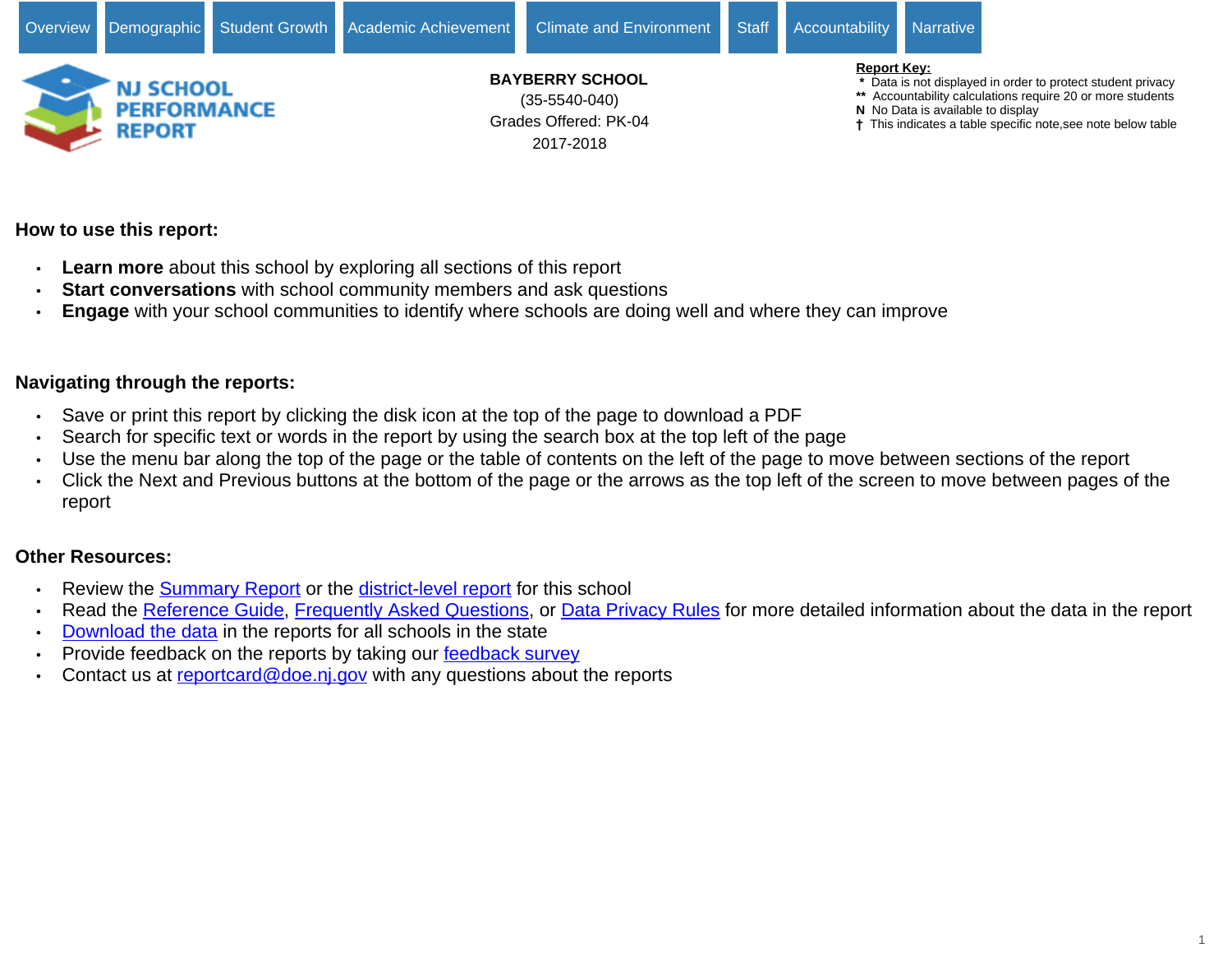

 **\*** Data is not displayed in order to protect student privacy

**\*\*** Accountability calculations require 20 or more students

**N** No Data is available to display

This indicates a table specific note, see note below table

This table contains contact information including principal name, address, phone number, email address, and social media information, if provided.

| <b>Type</b>           | Contact Information                  |
|-----------------------|--------------------------------------|
| County                | <b>SOMERSET</b>                      |
| <b>District</b>       | <b>WATCHUNG BORO</b>                 |
| <b>Principal Name</b> | MRS. DOBROWANSKY                     |
| Address               | 113 BAYBERRY LANE WATCHUNG, NJ 07069 |
| <b>Phone Number</b>   | (908) 755-8184                       |
| <b>Email Address</b>  | JDOBROWANSKY@WATCHUNGSCHOOLS.US      |
| Website               | http://www.watchungschools.com       |

School Contact Info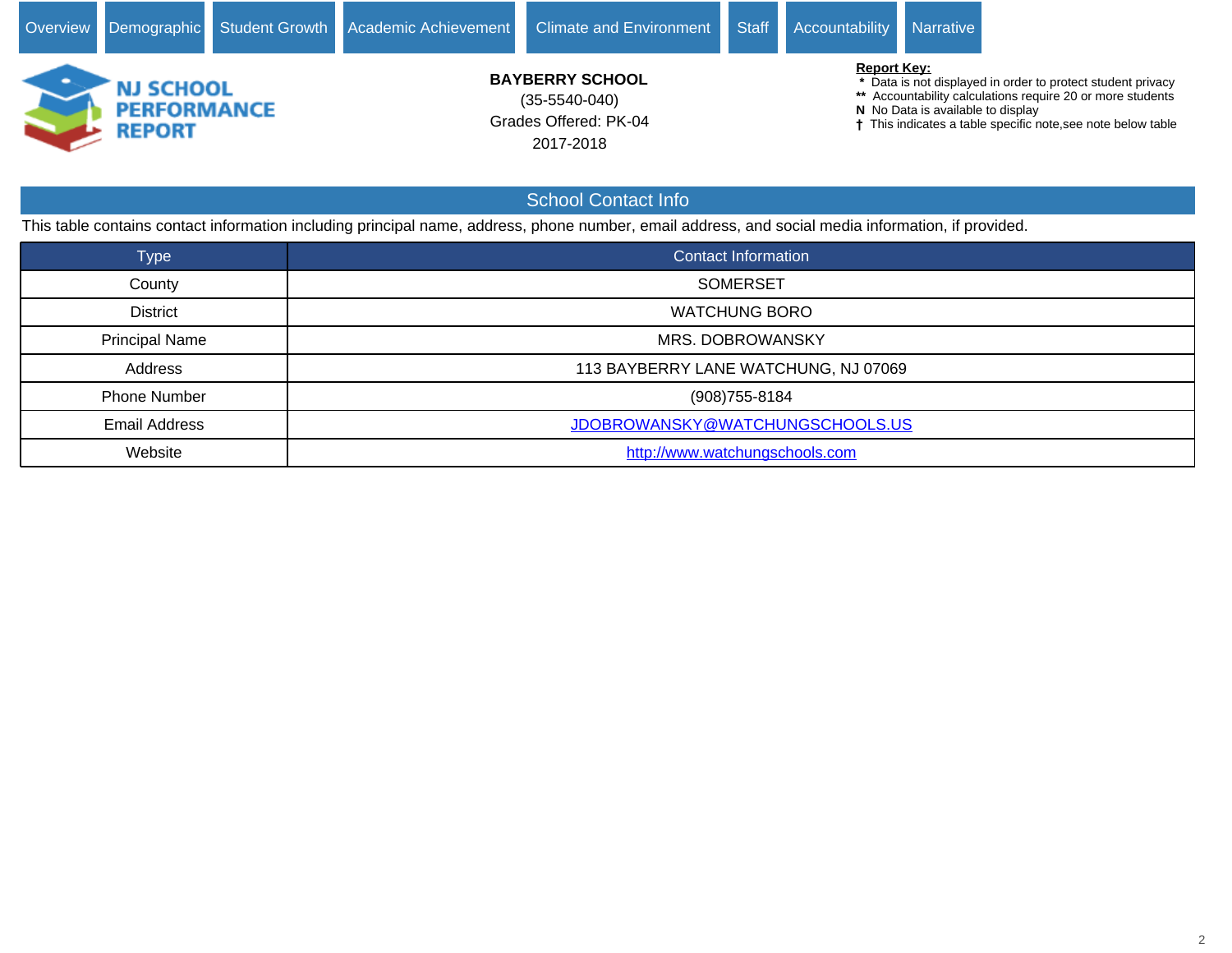

Grades Offered: PK-04 **BAYBERRY SCHOOL** 2017-2018 (35-5540-040)

This table shows the percentage of students by student group for the past three school years. Data for some student

Enrollment Trends by Student Group

groups was not available before 2016-17.

# Enrollment Trends by Grade

This table shows the number of students enrolled by grade for the past three school years.

| Grade | 2015-16 | 2016-17 | 2017-18 |
|-------|---------|---------|---------|
| РK    | 16      | 18      | 15      |
| KG    | 57      | 65      | 64      |
|       | 58      | 63      | 72      |
| 2     | 59      | 65      | 64      |
| 3     | 92      | 63      | 63      |
|       | 72      | 93      |         |
| Total | 354     | 367     | 348     |

| <b>Student Group</b>                          | 2015-16 | 2016-17 | $2017 - 18$ |
|-----------------------------------------------|---------|---------|-------------|
| Female                                        | 48.0%   | 46.0%   | 45.4%       |
| Male                                          | 52.0%   | 54.0%   | 54.6%       |
| Economically<br><b>Disadvantaged Students</b> | 1.7%    | 1.9%    | 1.4%        |
| <b>Students with Disabilities</b>             | 20.6%   | 17.2%   | 18.1%       |
| <b>English Learners</b>                       | 1.4%    | 2.7%    | 4.0%        |
| <b>Homeless Students</b>                      |         | 0.0%    | 0.0%        |
| <b>Students in Foster Care</b>                |         | $0.0\%$ | 0.0%        |
| Military-Connected Students                   |         | $0.0\%$ | 0.0%        |
| <b>Migrant Students</b>                       |         | 0.0%    | 0.0%        |

#### **Report Key:**

- **\*** Data is not displayed in order to protect student privacy
- **\*\*** Accountability calculations require 20 or more students
- **N** No Data is available to display
- This indicates a table specific note,see note below table

# Enrollment by Racial and Ethnic Group

This table shows the percentage of students by racial and ethnic group for the past three school years.

| Racial and Ethnic Group             |       | 2015-16 2016-17 2017-18 |       |
|-------------------------------------|-------|-------------------------|-------|
| White                               | 58.2% | 55.9%                   | 52.6% |
| Hispanic                            | 8.2%  | 9.0%                    | 11.5% |
| <b>Black or African American</b>    | 6.8%  | 6.0%                    | 5.5%  |
| Asian                               | 24.6% | 25.1%                   | 24.4% |
| Native Hawaiian or Pacific Islander | 0.0%  | 0.5%                    | 0.6%  |
| American Indian or Alaska Native    | 0.3%  | 0.3%                    | 0.3%  |
| Two or More Races                   | 2.0%  | 3.3%                    | 5.2%  |

# Enrollment Trends by Full/Half Day PK and KG

This table shows number of students in full day and half day Pre-Kindergarten (PK) and Kindergarten (KG) for the past three school years.

| Grade         |    | 2015-16 2016-17 2017-18 |    |
|---------------|----|-------------------------|----|
| PK - Half Day | 16 | 18                      | 15 |
| PK - Full Day |    |                         |    |
| KG - Half Day |    |                         |    |
| KG - Full Day | 57 | 65                      | 64 |

# Enrollment by Home Language

This table shows the percentage of students by primary home language. Only the top 5 languages with at least 1% of students are shown, and students with other home languages are included in the Other Languages total.

| Home Language   | % of Students |  |  |  |  |
|-----------------|---------------|--|--|--|--|
| <b>English</b>  | 96.8%         |  |  |  |  |
| Other Languages | 3.2%          |  |  |  |  |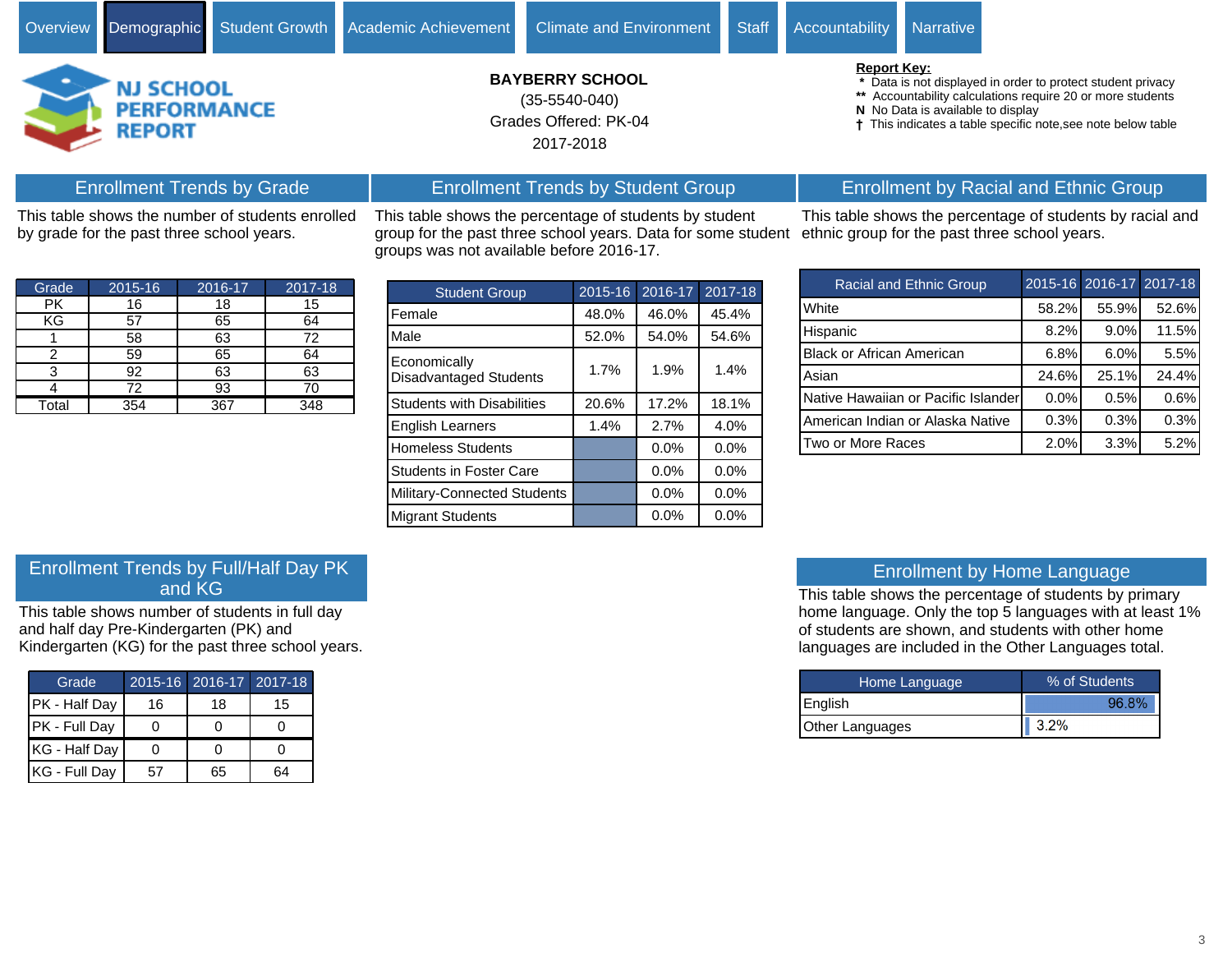

Student growth is a measure of how much students are learning each year. Each student receives a Student Growth Percentile (SGP) for English Language Arts/Literacy (ELA) in grades 4 through 8 and for Mathematics in grades 4 through 7 that explains their progress compared to students who had the same test scores in previous years.

A student's SGP falls between 1 and 99 and can be grouped into three levels: Low Growth: Less than 35 **Typical Growth: Between 35 and 65** High Growth: Greater than 65

If the student growth percentiles for all students in the school are ordered from smallest to largest, the median student growth percentile (mSGP) for the school is the percentile in the middle of that list. Watch a short [video about Student Growth Percentiles](http://survey.pcgus.com/njgrowth/player.html) that explains how they are calculated for students and how median Student Growth Percentiles (mSGP) are calculated for groups of students.

# Student Growth

This table shows the median Student Growth Percentile (mSGP) for both English Language Arts/Literacy (ELA) and Mathematics both overall and for each student group with comparisons to the district and the state. This table also shows whether each mSGP Met Standard (40-59.5) as required by ESSA accountability.

| <b>Student Group</b>                            | ELA:    | ELA:<br>School Median District Median | ELA:<br>Statewide<br>Median | ELA:<br><b>Met Standard</b><br>$(40-59.5)$ | Math:        | Math:<br>School Median District Median | Math:<br><b>Statewide</b><br>Median | Math:<br>Met Standard<br>$(40-59.5)$ |
|-------------------------------------------------|---------|---------------------------------------|-----------------------------|--------------------------------------------|--------------|----------------------------------------|-------------------------------------|--------------------------------------|
| Schoolwide                                      | 55      | 42                                    | 50                          | Met Standard                               | 35.5         | 39                                     | 50                                  | Not Met                              |
| White                                           | 59.5    | 43                                    | 50                          | Met Standard                               | 27           | 38                                     | 51                                  | Not Met                              |
| Hispanic                                        | $\star$ | 27.5                                  | 49                          | $***$                                      | $\star$      | 36                                     | 48                                  | $***$                                |
| Black or African American                       | $\star$ | 38                                    | 44                          | $***$                                      | $\star$      | 44.5                                   | 44                                  | $***$                                |
| Asian, Native Hawaiian, or Pacific<br>lIslander | 53.5    | 53.5                                  | 61                          | $***$                                      | 57           | 53                                     | 61                                  | $***$                                |
| American Indian or Alaska Native                | N       | N                                     | 52                          | $***$                                      | N            | $\mathsf{N}$                           | 53                                  | $***$                                |
| Two or More Races                               | $\star$ | $\star$                               | 49                          | $***$                                      | $\star$      | $\star$                                | 51                                  | $***$                                |
| Economically Disadvantaged                      | N       | $\star$                               | 48                          | $***$                                      | $\mathsf{N}$ | $\star$                                | 47                                  | $***$                                |
| Students with Disabilities                      | 27      | 32.5                                  | 41                          | $***$                                      | 52.5         | 44                                     | 43                                  | $***$                                |
| <b>English Learners</b>                         | $\star$ | $\star$                               | 54                          | $***$                                      | $\star$      | $\star$                                | 51                                  | $***$                                |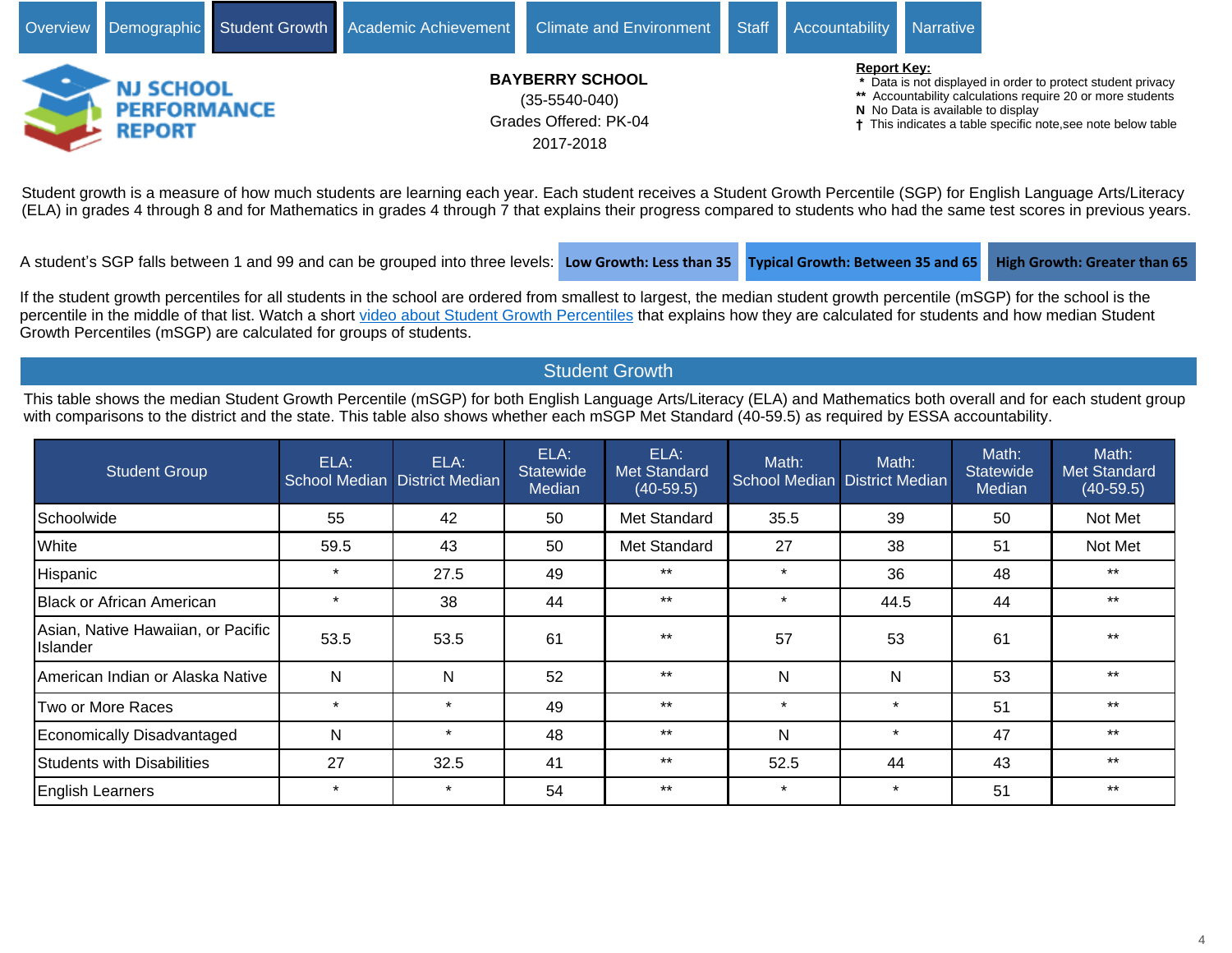

Student growth is a measure of how much students are learning each year. Each student receives a Student Growth Percentile (SGP) for English Language Arts/Literacy (ELA) in grades 4 through 8 and for Mathematics in grades 4 through 7 that explains their progress compared to students who had the same test scores in previous years.

A student's SGP falls between 1 and 99 and can be grouped into three level **Low Growth: Less than 35 Typical Growth: Between 35 and 65** High Growth: Greater than 65

If the student growth percentiles for all students in the school are ordered from smallest to largest, the median student growth percentile (mSGP) for the school is the percentile in the middle of that list. Watch a short [video about Student Growth Percentiles](http://survey.pcgus.com/njgrowth/player.html) that explains how they are calculated for students and how median Student Growth Percentiles (mSGP) are calculated for groups of students.

# Student Growth by Performance Level

These graphs show the percentage of students by 2016-17 PARCC performance level that fall into each of the three levels of growth based on their 2017-18 test scores.

# Student Growth by Grade

These graphs show the median Student Growth Percentile for students in each grade.



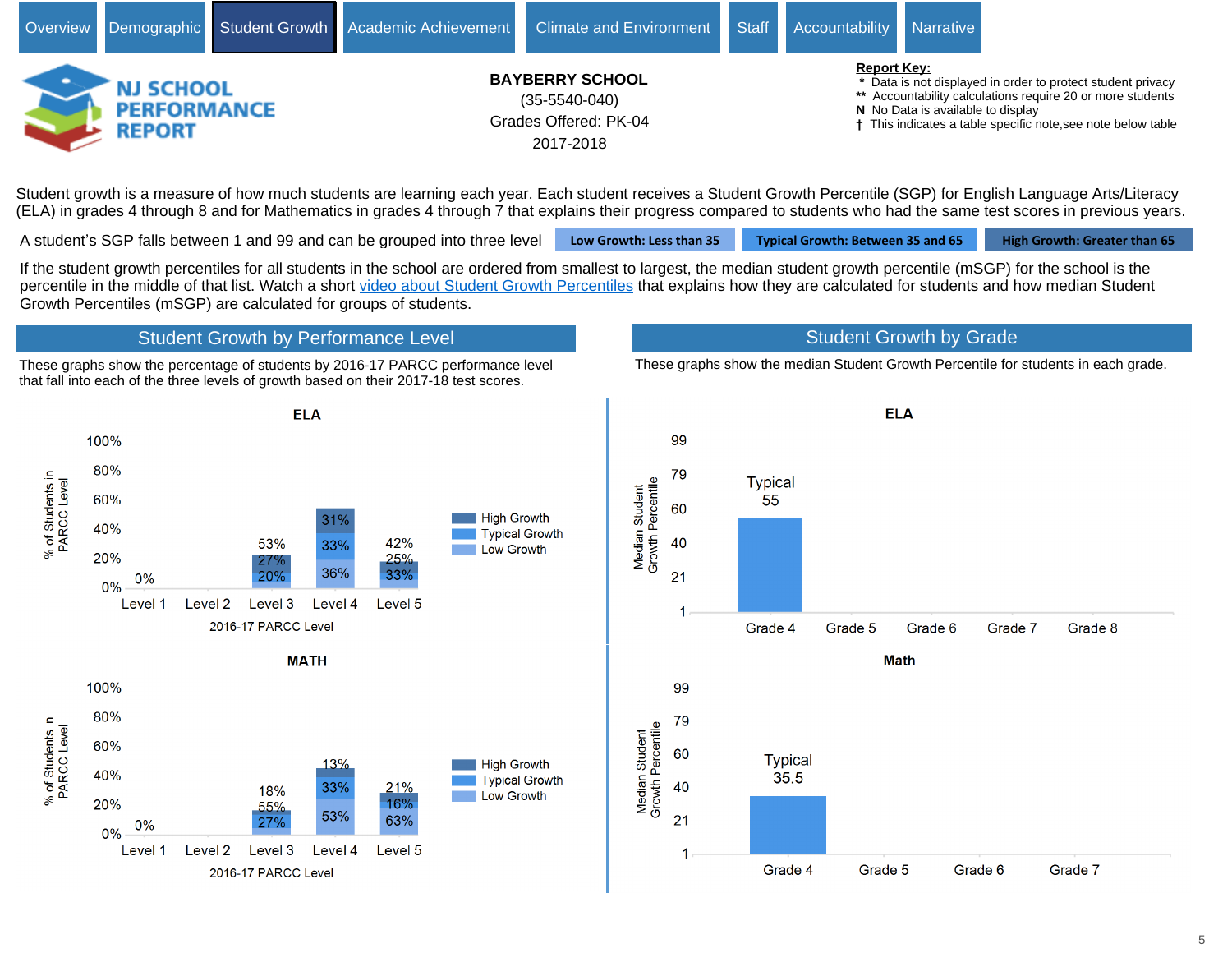

# English Language Arts/Literacy Assessment - Participation and Performance

This table shows information about the English Language Arts/Literacy section of the Partnership for Assessment of Readiness for College and Careers (PARCC) assessment both overall and by student group. The PARCC assessment has five performance levels, and students scoring a Level 4 or 5 (Met or Exceeded Expectations) have demonstrated readiness for the next grade level and are on track for college and careers. This table shows the number of valid test scores, the percentage of students that took the test, and the percentage of testers that met or exceeded expectations in the school, the district, and across the state. The last three columns of the table show the proficiency rate used for federal accountability, the annual target, and whether the target was met, as required by the Every Student Succeeds Act (ESSA) accountability. Student group rows where the annual target fields are grayed out are not required to meet annual targets under ESSA accountability. For more details on New Jersey's accountability system, see these [accountability resources.](https://www.state.nj.us/education/title1/accountability/progress/18/)

| <b>Student Group</b>                           | <b>Valid Scores</b> | % of students<br><b>Taking Test</b> | School:<br>% of Testers<br>Met/Exceeded<br><b>Expectations</b> | <b>District:</b><br>% of Testers<br>Met/Exceeded<br><b>Expectations</b> | State:<br>% of Testers<br>Met/Exceeded<br><b>Expectations</b> | <b>Proficiency Rate</b><br>for Federal<br><b>Accountability</b> | <b>2017-18 Annual</b><br><b>Target</b> | Met 2017-18<br><b>Annual Target</b> |
|------------------------------------------------|---------------------|-------------------------------------|----------------------------------------------------------------|-------------------------------------------------------------------------|---------------------------------------------------------------|-----------------------------------------------------------------|----------------------------------------|-------------------------------------|
| Schoolwide                                     | 132                 | 97.8                                | 76.6                                                           | 76.1                                                                    | 56.7                                                          | 76.6                                                            | 74.8                                   | Met Target                          |
| White                                          | 73                  | 96.1                                | 80.9                                                           | 79.3                                                                    | 65.6                                                          | 80.9                                                            | 73.4                                   | Met Goal                            |
| Hispanic                                       | 12                  | 100.0                               | 66.6                                                           | 47.2                                                                    | 42.5                                                          | 66.6                                                            | $***$                                  | $**$                                |
| <b>Black or African American</b>               | $\star$             | $\star$                             | $\star$                                                        | $\star$                                                                 | 37.3                                                          | $\star$                                                         | $***$                                  | $**$                                |
| Asian, Native Hawaiian, or Pacific<br>Islander | 32                  | 100.0                               | 84.4                                                           | 88.3                                                                    | 82.3                                                          | 84.4                                                            | 80                                     | Met Goal                            |
| American Indian or Alaska Native               | N                   | N                                   | N                                                              | N                                                                       | 52.7                                                          | N                                                               | $**$                                   | $***$                               |
| Two or More Races                              | $\star$             | $\star$                             | $\star$                                                        | $\star$                                                                 | 63.4                                                          | $\star$                                                         | $**$                                   | $**$                                |
| Female                                         | 59                  | 96.7                                | 78.0                                                           | 80.3                                                                    | 64.5                                                          | 78.0                                                            |                                        |                                     |
| Male                                           | 73                  | 98.6                                | 75.3                                                           | 72.3                                                                    | 49.4                                                          | 75.3                                                            |                                        |                                     |
| Economically Disadvantaged Students            | $\star$             | $\star$                             | $\star$                                                        | $\star$                                                                 | 38.5                                                          | $\star$                                                         | $***$                                  | $***$                               |
| Non-Economically Disadvantaged<br>Students     | $\star$             | $\star$                             | $\star$                                                        | $\star$                                                                 | 67.5                                                          | $\star$                                                         |                                        |                                     |
| <b>Students with Disabilities</b>              | 21                  | 95.5                                | 38.1                                                           | 39.3                                                                    | 21.6                                                          | 38.1                                                            | 73.8                                   | Not Met                             |
| <b>Students without Disabilities</b>           | 111                 | 98.2                                | 83.8                                                           | 85.0                                                                    | 63.9                                                          | 83.8                                                            |                                        |                                     |
| <b>English Learners</b>                        | $\star$             | $\star$                             | $\star$                                                        | 45.5                                                                    | 27.3                                                          | $\star$                                                         | $**$                                   | $***$                               |
| Non-English Learners                           | $\star$             | $\star$                             | $\star$                                                        | 76.8                                                                    | 59.4                                                          | $\star$                                                         |                                        |                                     |
| <b>Homeless Students</b>                       | N                   | N                                   | N                                                              | N                                                                       | 27.7                                                          | N                                                               |                                        |                                     |
| Students In Foster Care                        | N                   | N                                   | N                                                              | N                                                                       | 26.3                                                          | N                                                               |                                        |                                     |
| Military-Connected Students                    | N                   | N                                   | N                                                              | N                                                                       | 57.4                                                          | N                                                               |                                        |                                     |
| Migrant Students                               | N                   | N                                   | N                                                              | N                                                                       | 30.1                                                          | N                                                               |                                        |                                     |

Target was met within a confidence interval.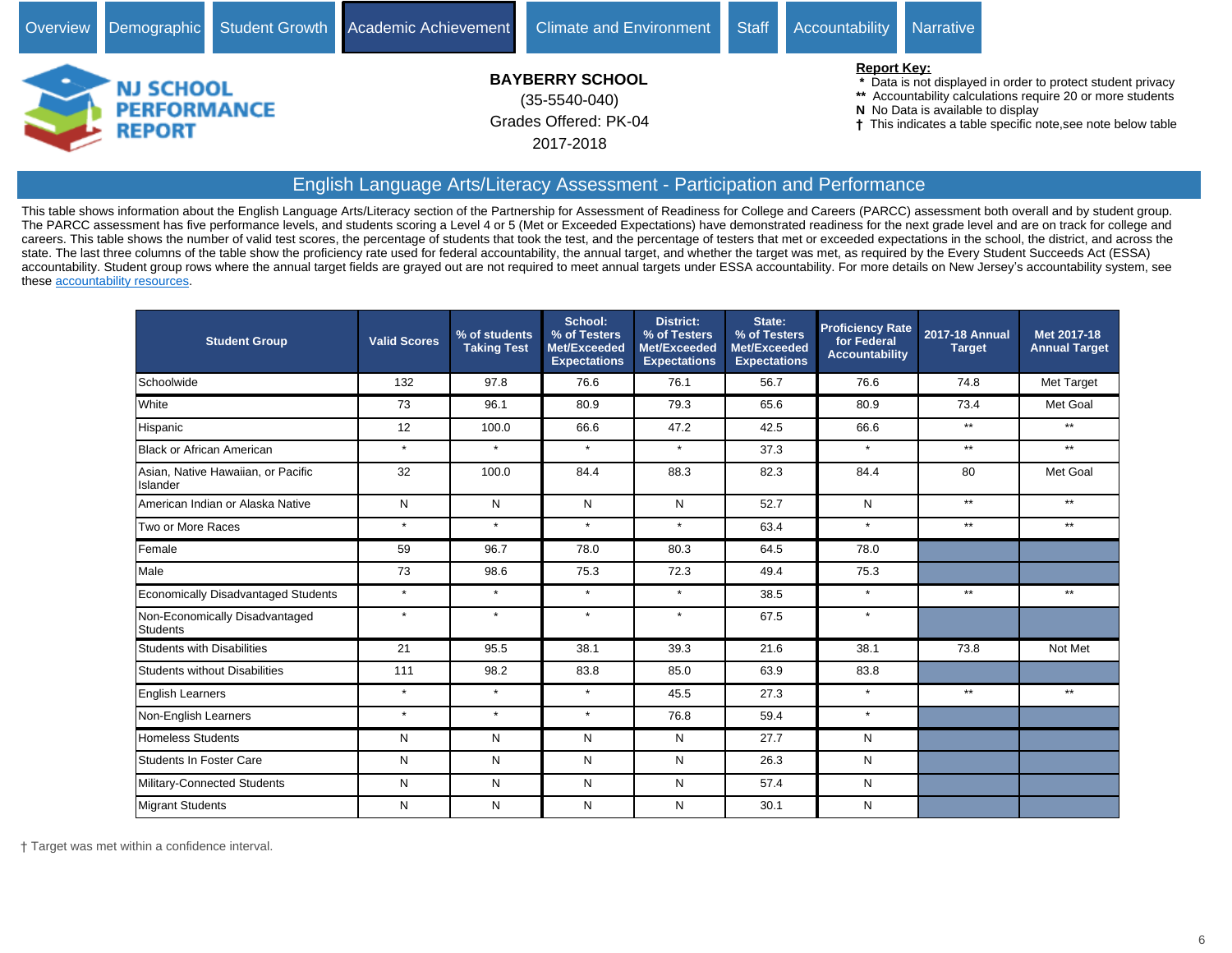# 2017-2018

- **\*** Data is not displayed in order to protect student privacy
- **\*\*** Accountability calculations require 20 or more students
- **N** No Data is available to display
- This indicates a table specific note,see note below table

# English Language Arts/Literacy Assessment - Performance by Grade: Grade 3

This table shows participation and performance on the English Language Arts/Literacy (ELA/L) section of the Partnership for Assessment of Readiness for College and Careers (PARCC) assessment by grade level exam. This table shows both overall and by student group the number of valid test scores and a summary of performance including mean scale scores, percentages of students scoring in each performance level, and the percentage of students that met or exceeded expectations (Level 4 or 5).

| <b>Student Group</b>                              | Valid<br><b>Scores</b> | <b>Score</b> | <b>District</b><br>Mean Scale Mean Scale<br><b>Score</b> | <b>State Mean</b><br><b>Scale</b><br><b>Score</b> | $%$ Level 1:<br><b>Did Not Yet</b><br><b>Meet</b><br><b>Expectations</b> | % Level 2:<br><b>Partially Met</b><br><b>Expectations</b> | % Level 3:<br>Approached<br><b>Expectations</b> | % Level 4: Met<br><b>Expectations</b> | % Level 5:<br><b>Exceeded</b><br><b>Expectations</b> | % of Testers<br>Met/<br><b>Exceeded</b><br><b>Expectations</b> | State % of<br><b>Testers Met</b><br>/Exceeded<br><b>Expectation</b> |
|---------------------------------------------------|------------------------|--------------|----------------------------------------------------------|---------------------------------------------------|--------------------------------------------------------------------------|-----------------------------------------------------------|-------------------------------------------------|---------------------------------------|------------------------------------------------------|----------------------------------------------------------------|---------------------------------------------------------------------|
| <b>Schoolwide</b>                                 | 61                     | 768          | 768                                                      | 750                                               | $\star$                                                                  | $\star$                                                   | $\star$                                         | $\star$                               | $\star$                                              | 72%                                                            | 52%                                                                 |
| White                                             | 31                     | 775          | 775                                                      | 759                                               | 0%                                                                       | $\star$                                                   | $\star$                                         | $\star$                               | $\star$                                              | 74%                                                            | 61%                                                                 |
| Hispanic                                          | $\star$                | $\star$      | $\star$                                                  | 736                                               | $\star$                                                                  | $\star$                                                   | $\star$                                         | $\star$                               | $\star$                                              | $\star$                                                        | 38%                                                                 |
| <b>Black or African American</b>                  | $\star$                | $\star$      | $\star$                                                  | 733                                               | $\star$                                                                  | $\star$                                                   | $\star$                                         | $\star$                               | $\star$                                              | $\star$                                                        | 35%                                                                 |
| Asian, Native Hawaiian, or Pacific<br>Islander    | 18                     | 769          | 769                                                      | 777                                               | $\star$                                                                  | $\star$                                                   | $\star$                                         | $\star$                               | $\star$                                              | 78%                                                            | 77%                                                                 |
| American Indian or Alaska Native                  | N                      | N            | N                                                        | 743                                               | N                                                                        | N                                                         | N                                               | N                                     | N                                                    | Ν                                                              | 46%                                                                 |
| Two or More Races                                 | $\star$                | $\star$      | $\star$                                                  | 758                                               | $\star$                                                                  | $\star$                                                   | $\star$                                         | $\star$                               | $\star$                                              | $\star$                                                        | 58%                                                                 |
| Female                                            | 30                     | 774          | 774                                                      | 756                                               | $\star$                                                                  | $\star$                                                   | $\star$                                         | $\star$                               | $\star$                                              | 70%                                                            | 57%                                                                 |
| Male                                              | 31                     | 761          | 761                                                      | 744                                               | $\star$                                                                  | $\star$                                                   | $\star$                                         | $\star$                               | $\star$                                              | 74%                                                            | 46%                                                                 |
| Economically Disadvantaged Students               | $\star$                | $\star$      | $\star$                                                  | 733                                               | $\star$                                                                  | $\star$                                                   | $\star$                                         | $\star$                               | $\star$                                              | $\star$                                                        | 34%                                                                 |
| Non-Economically Disadvantaged<br><b>Students</b> | $\star$                | $\star$      | $\star$                                                  | 762                                               | $\star$                                                                  |                                                           | $\star$                                         | $\star$                               | $\star$                                              |                                                                | 64%                                                                 |
| <b>Students with Disabilities</b>                 | 10                     | 726          | 726                                                      | 719                                               | $\star$                                                                  | $\star$                                                   | $\star$                                         | $\star$                               | $\star$                                              | 20%                                                            | 24%                                                                 |
| <b>Students without Disabilities</b>              | 51                     | 776          | 776                                                      | 756                                               | $\star$                                                                  | $\ddot{\phantom{1}}$                                      | $\star$                                         | $\star$                               | $\star$                                              | 82%                                                            | 57%                                                                 |
| English Learners                                  | $\star$                | $\star$      | $\star$                                                  | 712                                               | $\star$                                                                  | $\star$                                                   | $\star$                                         | $\star$                               | $\star$                                              | $\star$                                                        | 15%                                                                 |
| Non-English Learners                              | $\star$                | $\star$      | $\star$                                                  | 753                                               | $\star$                                                                  | $\star$                                                   | $\star$                                         | $\star$                               | $\star$                                              | $\star$                                                        | 55%                                                                 |
| <b>Homeless Students</b>                          | N                      | N            | N                                                        | 720                                               | N                                                                        | N                                                         | N                                               | N                                     | N                                                    | N                                                              | 21%                                                                 |
| <b>Students in Foster Care</b>                    | N                      | N            | N                                                        | 722                                               | N                                                                        | N                                                         | N                                               | N                                     | N                                                    | N                                                              | 23%                                                                 |
| Military-Connected Students                       | N                      | N            | N                                                        | 751                                               | N                                                                        | N                                                         | N                                               | N                                     | N                                                    | Ν                                                              | 52%                                                                 |
| Migrant Students                                  | N                      | N            | N                                                        | 741                                               | N                                                                        | N                                                         | N                                               | N                                     | N                                                    | N                                                              | 48%                                                                 |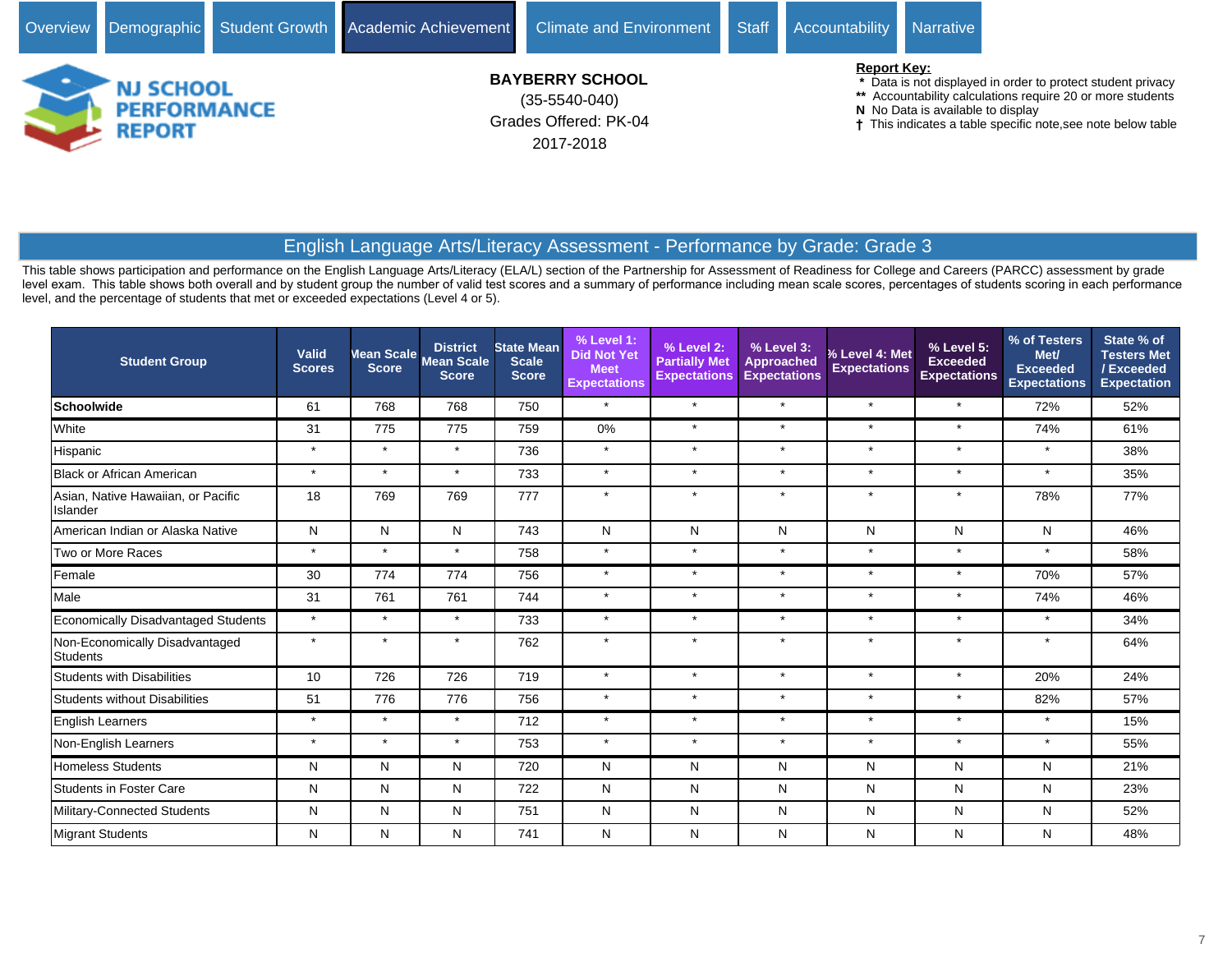![](_page_7_Picture_0.jpeg)

# English Language Arts/Literacy Assessment - Performance by Grade: Grade 4

This table shows participation and performance on the English Language Arts/Literacy (ELA/L) section of the Partnership for Assessment of Readiness for College and Careers (PARCC) assessment by grade level exam. This table shows both overall and by student group the number of valid test scores and a summary of performance including mean scale scores, percentages of students scoring in each performance level, and the percentage of students that met or exceeded expectations (Level 4 or 5).

| <b>Student Group</b>                           | Valid<br><b>Scores</b> | Mean Scale<br><b>Score</b> | <b>District</b><br><b>Mean Scale</b><br><b>Score</b> | <b>State Mean</b><br><b>Scale</b><br><b>Score</b> | % Level 1:<br><b>Did Not Yet</b><br><b>Meet</b><br><b>Expectations</b> | % Level 2:<br><b>Partially Met</b><br><b>Expectations</b> | % Level 3:<br><b>Approached</b><br><b>Expectations</b> | % Level 4: Met<br><b>Expectations</b> | % Level 5:<br><b>Exceeded</b><br><b>Expectations</b> | % of Testers<br>Met/<br><b>Exceeded</b><br><b>Expectations</b> | State % of<br><b>Testers Met</b><br>/ Exceeded<br><b>Expectation</b> |
|------------------------------------------------|------------------------|----------------------------|------------------------------------------------------|---------------------------------------------------|------------------------------------------------------------------------|-----------------------------------------------------------|--------------------------------------------------------|---------------------------------------|------------------------------------------------------|----------------------------------------------------------------|----------------------------------------------------------------------|
| <b>Schoolwide</b>                              | 70                     | 776                        | 776                                                  | 756                                               | 0%                                                                     | $\star$                                                   | $\star$                                                | 44%                                   | 37%                                                  | 81%                                                            | 58%                                                                  |
| White                                          | 41                     | 776                        | 776                                                  | 764                                               | 0%                                                                     | $\star$                                                   | $\star$                                                | 51%                                   | 37%                                                  | 88%                                                            | 68%                                                                  |
| Hispanic                                       | $\star$                | $\star$                    | $\star$                                              | 744                                               | $\star$                                                                | $\star$                                                   | $\star$                                                | $\star$                               | $\star$                                              | $\star$                                                        | 44%                                                                  |
| Black or African American                      | $\star$                | $\star$                    | $\star$                                              | 739                                               | $\star$                                                                | $\star$                                                   | $\star$                                                | $\star$                               | $\star$                                              | $\star$                                                        | 39%                                                                  |
| Asian, Native Hawaiian, or Pacific<br>Islander | 14                     | 791                        | 791                                                  | 782                                               | 0%                                                                     | 0%                                                        | $\star$                                                | $\star$                               | $\star$                                              | 93%                                                            | 83%                                                                  |
| American Indian or Alaska Native               | N                      | N                          | N                                                    | 758                                               | N                                                                      | N                                                         | N                                                      | N                                     | N                                                    | N                                                              | 60%                                                                  |
| Two or More Races                              | $\star$                | $\star$                    | $\star$                                              | 763                                               | $\star$                                                                | $\star$                                                   | $\star$                                                | $\star$                               | $\star$                                              | $\star$                                                        | 63%                                                                  |
| Female                                         | 29                     | 778                        | 778                                                  | 762                                               | 0%                                                                     | $\star$                                                   | $\star$                                                | 45%                                   | 41%                                                  | 86%                                                            | 63%                                                                  |
| Male                                           | 41                     | 774                        | 774                                                  | 751                                               | 0%                                                                     | $\star$                                                   | $\star$                                                | 44%                                   | 34%                                                  | 78%                                                            | 53%                                                                  |
| Economically Disadvantaged Students            | N                      | N                          | N                                                    | 740                                               | N                                                                      | N                                                         | N                                                      | N                                     | N                                                    | N                                                              | 40%                                                                  |
| Non-Economically Disadvantaged<br>Students     | 70                     | 776                        | 776                                                  | 767                                               | 0%                                                                     |                                                           | $\star$                                                | 44%                                   | 37%                                                  | 81%                                                            | 70%                                                                  |
| <b>Students with Disabilities</b>              | 10                     | 756                        | 756                                                  | 726                                               | 0%                                                                     | $\star$                                                   | $\star$                                                | $\star$                               | $\star$                                              | 60%                                                            | 25%                                                                  |
| <b>Students without Disabilities</b>           | 60                     | 779                        | 779                                                  | 762                                               | 0%                                                                     | $\star$                                                   | $\star$                                                | $\star$                               | $\star$                                              | 85%                                                            | 64%                                                                  |
| <b>English Learners</b>                        | $\star$                | $\star$                    | $\star$                                              | 720                                               | $\star$                                                                | $\star$                                                   | $\star$                                                | $\star$                               | $\star$                                              | $\star$                                                        | 17%                                                                  |
| Non-English Learners                           | $\star$                | $\star$                    | $\star$                                              | 759                                               | $\star$                                                                | $\star$                                                   | $\star$                                                | $\star$                               | $\star$                                              | $\star$                                                        | 61%                                                                  |
| Homeless Students                              | N                      | N                          | N                                                    | 729                                               | N                                                                      | N                                                         | N                                                      | N                                     | N                                                    | N                                                              | 28%                                                                  |
| Students in Foster Care                        | N                      | N                          | N                                                    | 729                                               | N                                                                      | N                                                         | N                                                      | N                                     | N                                                    | N                                                              | 26%                                                                  |
| Military-Connected Students                    | N                      | N                          | N                                                    | 757                                               | N                                                                      | N                                                         | N                                                      | N                                     | N                                                    | N                                                              | 57%                                                                  |
| Migrant Students                               | N                      | N                          | N                                                    | 732                                               | N                                                                      | N                                                         | N                                                      | N                                     | N                                                    | Ν                                                              | 33%                                                                  |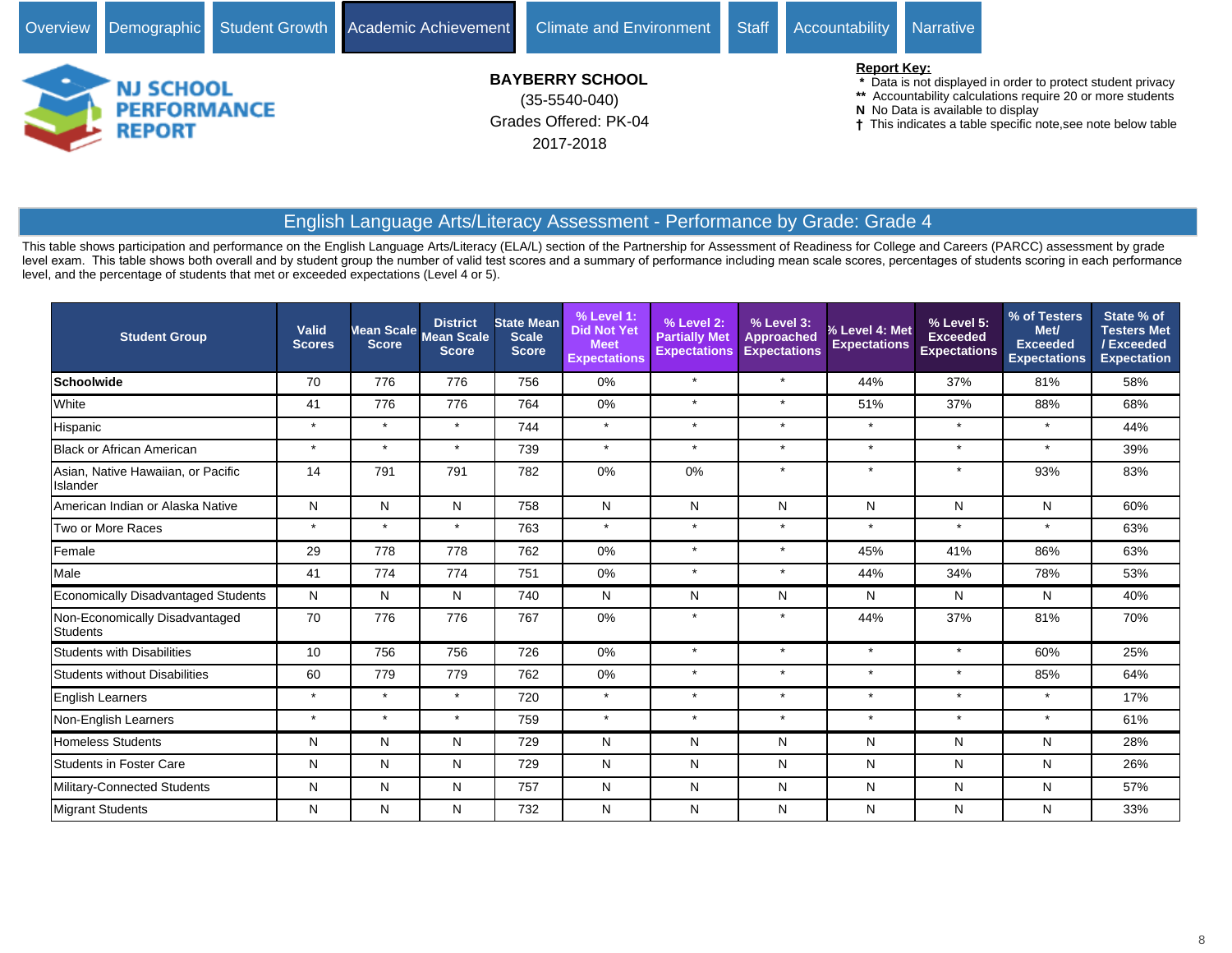![](_page_8_Picture_0.jpeg)

# English Language Arts/Literacy Assessment - Performance Trends

This graph shows the percentage of students who met or exceeded expectations on each grade level exam on the English Language Arts/Literacy (ELA/L) section of the Partnership for Assessment of Readiness for College and Careers (PARCC) assessment for the past three years.

![](_page_8_Figure_3.jpeg)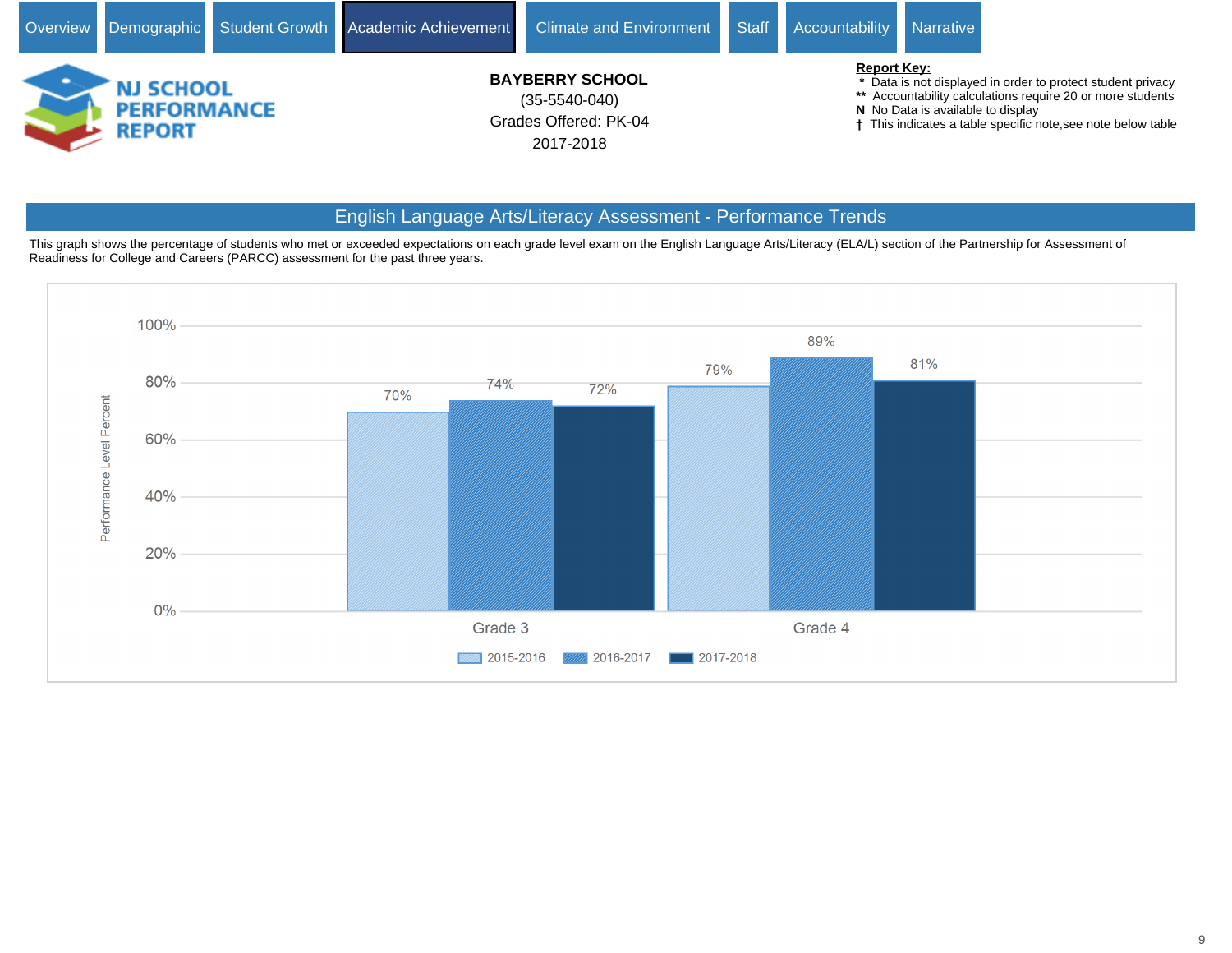![](_page_9_Picture_0.jpeg)

# Mathematics Assessment - Participation and Performance

This table shows information about the Mathematics section of the Partnership for Assessment of Readiness for College and Careers (PARCC) assessment both overall and by student group. The PARCC assessment has five performance levels, and students scoring a Level 4 or 5 (Met or Exceeded Expectations) have demonstrated readiness for the next grade level and are on track for college and careers. This table shows the number of valid test scores, the percentage of students that took the test, and the percentage of testers that met or exceeded expectations in the school, the district, and across the state. The last three columns of the table show the proficiency rate used for federal accountability, the annual target, and whether the target was met, as required by the Every Student Succeeds Act (ESSA) accountability. Student group rows where the annual target fields are grayed out are not required to meet annual targets under ESSA accountability. For more details on New Jersey's accountability system, see these [accountability resources.](https://www.state.nj.us/education/title1/accountability/progress/18/)

| <b>Student Group</b>                              | <b>Valid Scores</b> | % of students<br><b>Taking Test</b> | School:<br>% of Testers<br>Met/Exceeded<br><b>Expectations</b> | <b>District:</b><br>% of Testers<br><b>Met/Exceeded</b><br><b>Expectations</b> | State:<br>% of Testers<br>Met/Exceeded<br><b>Expectations</b> | for Federal<br><b>Accountability</b> | Proficiency Rate 2017-18 Annual<br><b>Target</b> | Met 2017-18<br><b>Annual Target</b> |
|---------------------------------------------------|---------------------|-------------------------------------|----------------------------------------------------------------|--------------------------------------------------------------------------------|---------------------------------------------------------------|--------------------------------------|--------------------------------------------------|-------------------------------------|
| Schoolwide                                        | 132                 | 97.8                                | 62.8                                                           | 63.1                                                                           | 45.0                                                          | 62.8                                 | 65.8                                             | Met Targett                         |
| White                                             | 73                  | 96.1                                | 64.4                                                           | 62.0                                                                           | 54.1                                                          | 64.4                                 | 62.5                                             | Met Target                          |
| Hispanic                                          | 12                  | 100.0                               | 41.7                                                           | 36.1                                                                           | 29.2                                                          | 41.7                                 | $***$                                            | $**$                                |
| <b>Black or African American</b>                  | $\star$             | $\star$                             | $\star$                                                        | $\star$                                                                        | 23.4                                                          | $\star$                              | $***$                                            | $***$                               |
| Asian, Native Hawaiian, or Pacific<br>Islander    | 32                  | 100.0                               | 75.0                                                           | 87.2                                                                           | 77.0                                                          | 75.0                                 | 80                                               | Met Targett                         |
| American Indian or Alaska Native                  | N                   | N                                   | N                                                              | N                                                                              | 42.5                                                          | N                                    | $**$                                             | $***$                               |
| Two or More Races                                 | $\star$             | $\star$                             | $\star$                                                        | $\star$                                                                        | 53.0                                                          | $\star$                              | $***$                                            | $***$                               |
| Female                                            | 59                  | 96.7                                | 59.4                                                           | 61.2                                                                           | 46.0                                                          | 59.4                                 |                                                  |                                     |
| Male                                              | 73                  | 98.7                                | 65.8                                                           | 64.8                                                                           | 43.9                                                          | 65.8                                 |                                                  |                                     |
| <b>Economically Disadvantaged Students</b>        | $\star$             | $\star$                             | $\star$                                                        | $\star$                                                                        | 26.6                                                          | $\star$                              | $**$                                             | $**$                                |
| Non-Economically Disadvantaged<br><b>Students</b> | $\star$             | $\star$                             | $\star$                                                        | $\star$                                                                        | 55.9                                                          | $\star$                              |                                                  |                                     |
| <b>Students with Disabilities</b>                 | 21                  | 95.5                                | 23.8                                                           | 24.8                                                                           | 17.1                                                          | 23.8                                 | 46.1                                             | Not Met                             |
| <b>Students without Disabilities</b>              | 111                 | 98.2                                | 70.3                                                           | 72.4                                                                           | 50.5                                                          | 70.3                                 |                                                  |                                     |
| <b>English Learners</b>                           | $\star$             | $\star$                             | $\star$                                                        | 63.6                                                                           | 24.6                                                          | $\star$                              | $**$                                             | $**$                                |
| Non-English Learners                              | $\star$             | $\star$                             | $\star$                                                        | 63.0                                                                           | 46.9                                                          | $\star$                              |                                                  |                                     |
| <b>Homeless Students</b>                          | N                   | N                                   | N                                                              | N                                                                              | 17.3                                                          | N                                    |                                                  |                                     |
| Students In Foster Care                           | N                   | N                                   | N                                                              | N                                                                              | 16.2                                                          | N                                    |                                                  |                                     |
| Military-Connected Students                       | N                   | N                                   | N                                                              | N                                                                              | 45.8                                                          | N                                    |                                                  |                                     |
| Migrant Students                                  | N                   | N                                   | N                                                              | N                                                                              | 23.7                                                          | N                                    |                                                  |                                     |

Target was met within a confidence interval.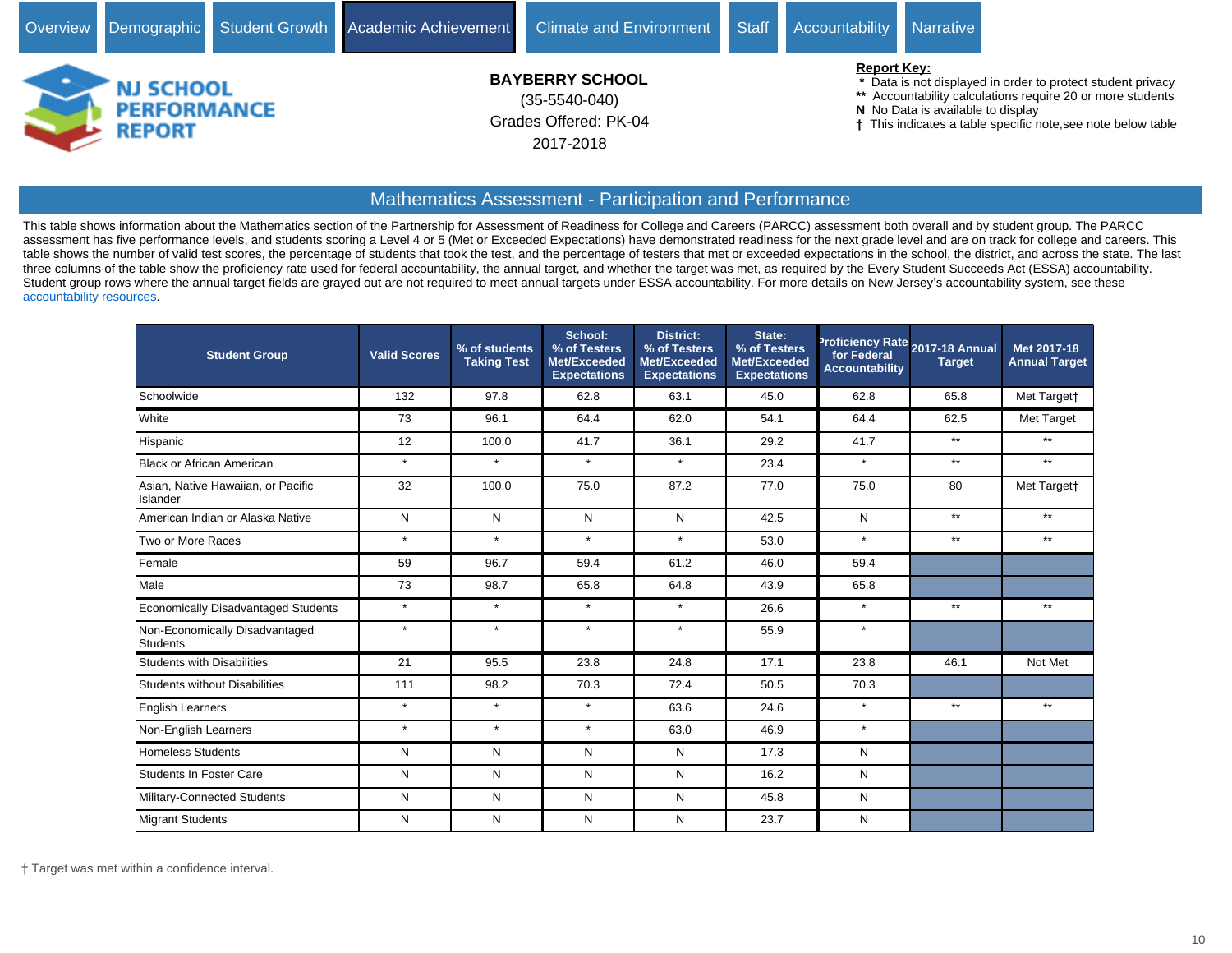![](_page_10_Picture_0.jpeg)

 **\*** Data is not displayed in order to protect student privacy

**\*\*** Accountability calculations require 20 or more students

**N** No Data is available to display

This indicates a table specific note,see note below table

# Mathematics Assessment - Performance by Grade: Grade 3

This table shows participation and performance on the Mathematics section of the Partnership for Assessment of Readiness for College and Careers (PARCC) assessment by grade level exam. This table shows both overall and by student group the number of valid test scores and a summary of performance including mean scale scores, percentages of students scoring in each performance level, and the percentage of students that met or exceeded expectations (Level 4 or 5).

| <b>Student Group</b>                              | Valid<br><b>Scores</b> | <b>Score</b> | <b>District</b><br>Mean Scale Mean Scale<br><b>Score</b> | <b>State Mean</b><br><b>Scale</b><br><b>Score</b> | % Level 1:<br><b>Did Not Yet</b><br><b>Meet</b><br><b>Expectations</b> | % Level 2:<br><b>Partially Met</b><br><b>Expectations</b> | $%$ Level 3:<br><b>Approached</b><br><b>Expectations</b> | % Level 4: Met<br><b>Expectations</b> | % Level 5:<br><b>Exceeded</b><br><b>Expectations</b> | % of Testers<br>Met/<br><b>Exceeded</b><br><b>Expectations</b> | State % of<br><b>Testers Met</b><br>/Exceeded<br><b>Expectation</b> |
|---------------------------------------------------|------------------------|--------------|----------------------------------------------------------|---------------------------------------------------|------------------------------------------------------------------------|-----------------------------------------------------------|----------------------------------------------------------|---------------------------------------|------------------------------------------------------|----------------------------------------------------------------|---------------------------------------------------------------------|
| <b>Schoolwide</b>                                 | 62                     | 760          | 760                                                      | 752                                               | $\star$                                                                | $\star$                                                   | 21%                                                      | 50%                                   | 18%                                                  | 68%                                                            | 53%                                                                 |
| White                                             | 31                     | 763          | 763                                                      | 760                                               | 0%                                                                     | $\star$                                                   | $\star$                                                  | $\star$                               | $\star$                                              | 68%                                                            | 64%                                                                 |
| Hispanic                                          | $\star$                | $\star$      | $\star$                                                  | 739                                               | $\star$                                                                | $\star$                                                   | $\star$                                                  | $\star$                               | $\star$                                              | $\star$                                                        | 38%                                                                 |
| <b>Black or African American</b>                  | $\star$                | $\star$      | $\star$                                                  | 734                                               | $\star$                                                                | $\star$                                                   | $\star$                                                  | $\star$                               | $\star$                                              | ÷                                                              | 32%                                                                 |
| Asian, Native Hawaiian, or Pacific<br>Islander    | 18                     | 772          | 772                                                      | 780                                               | 0%                                                                     | $\star$                                                   | $\star$                                                  | $\star$                               | $\star$                                              | 78%                                                            | 83%                                                                 |
| American Indian or Alaska Native                  | N                      | N            | N                                                        | 747                                               | N                                                                      | N                                                         | N                                                        | N                                     | N                                                    | N                                                              | 49%                                                                 |
| Two or More Races                                 | $\star$                | $\star$      | $\star$                                                  | 757                                               | $\star$                                                                | $\star$                                                   | $\star$                                                  | $\star$                               | $\star$                                              | $\star$                                                        | 59%                                                                 |
| Female                                            | 30                     | 761          | 761                                                      | 752                                               | $\star$                                                                | $\star$                                                   | $\star$                                                  | $\star$                               | $\star$                                              | 60%                                                            | 53%                                                                 |
| Male                                              | 32                     | 760          | 760                                                      | 751                                               | $\star$                                                                | $\star$                                                   | $\star$                                                  | $\star$                               | $\star$                                              | 75%                                                            | 53%                                                                 |
| <b>Economically Disadvantaged Students</b>        | $\star$                | $\star$      | $\star$                                                  | 736                                               | $\star$                                                                | $\star$                                                   | $\star$                                                  | $\star$                               | $\star$                                              | $\star$                                                        | 35%                                                                 |
| Non-Economically Disadvantaged<br><b>Students</b> | $\star$                | $\star$      |                                                          | 762                                               | $\star$                                                                | $\star$                                                   | $\star$                                                  | $\star$                               | $\star$                                              | $\star$                                                        | 66%                                                                 |
| <b>Students with Disabilities</b>                 | 10                     | 738          | 738                                                      | 730                                               | $\star$                                                                | $\star$                                                   | $\star$                                                  | $\star$                               | $\star$                                              | 20%                                                            | 29%                                                                 |
| <b>Students without Disabilities</b>              | 52                     | 765          | 765                                                      | 756                                               | $\star$                                                                | $\star$                                                   | $\star$                                                  | $\star$                               | $\star$                                              | 77%                                                            | 57%                                                                 |
| <b>English Learners</b>                           | $\star$                | $\star$      | $\star$                                                  | 726                                               | $\star$                                                                | $\star$                                                   | $\star$                                                  | $\star$                               | $\star$                                              | $\star$                                                        | 23%                                                                 |
| Non-English Learners                              | $\star$                | $\star$      | $\star$                                                  | 754                                               | $\star$                                                                | $\star$                                                   | $\star$                                                  | $\star$                               | $\star$                                              | $\star$                                                        | 56%                                                                 |
| <b>Homeless Students</b>                          | N                      | N            | N                                                        | 723                                               | N                                                                      | N                                                         | N                                                        | N                                     | N                                                    | N                                                              | 20%                                                                 |
| <b>Students in Foster Care</b>                    | N                      | N            | N                                                        | 725                                               | N                                                                      | N                                                         | N                                                        | N                                     | N                                                    | N                                                              | 23%                                                                 |
| Military-Connected Students                       | N                      | N            | N                                                        | 753                                               | N                                                                      | N                                                         | N                                                        | N                                     | N                                                    | N                                                              | 55%                                                                 |
| Migrant Students                                  | N                      | N            | N                                                        | 737                                               | N                                                                      | N                                                         | N                                                        | ${\sf N}$                             | N                                                    | N                                                              | 46%                                                                 |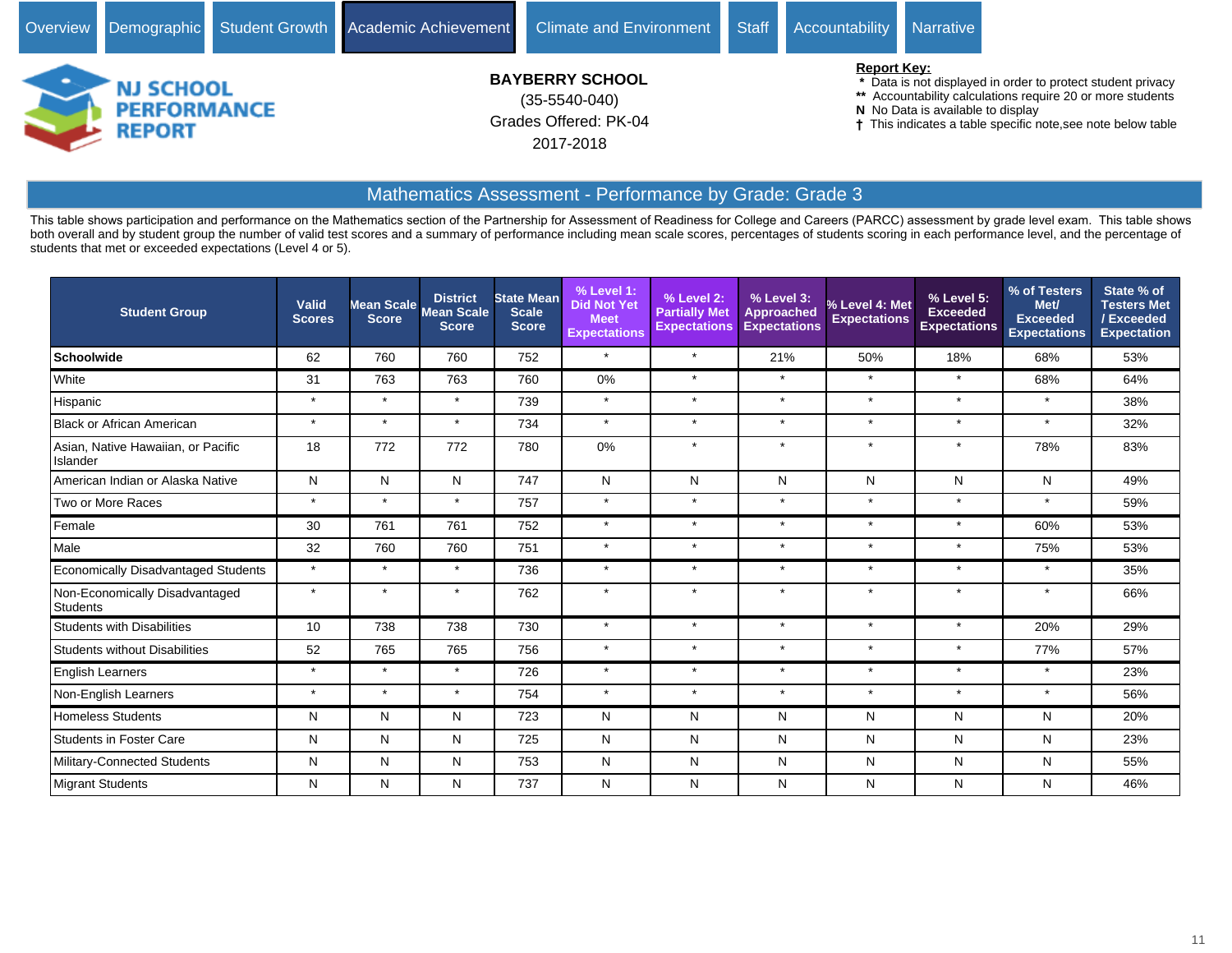![](_page_11_Picture_0.jpeg)

# Mathematics Assessment - Performance by Grade: Grade 4

This table shows participation and performance on the Mathematics section of the Partnership for Assessment of Readiness for College and Careers (PARCC) assessment by grade level exam. This table shows both overall and by student group the number of valid test scores and a summary of performance including mean scale scores, percentages of students scoring in each performance level, and the percentage of students that met or exceeded expectations (Level 4 or 5).

| <b>Student Group</b>                              | <b>Valid</b><br><b>Scores</b> | <b>Score</b> | <b>District</b><br>Mean Scale Mean Scale<br><b>Score</b> | <b>State Mean</b><br><b>Scale</b><br><b>Score</b> | $%$ Level 1:<br><b>Did Not Yet</b><br><b>Meet</b><br><b>Expectations</b> | $%$ Level 2:<br><b>Partially Met</b><br><b>Expectations</b> | % Level 3:<br><b>Approached</b><br><b>Expectations</b> | % Level 4: Met<br><b>Expectations</b> | % Level 5:<br><b>Exceeded</b><br><b>Expectations</b> | % of Testers<br>Met/<br><b>Exceeded</b><br><b>Expectations</b> | State % of<br><b>Testers Met</b><br>/Exceeded<br>Expectation |
|---------------------------------------------------|-------------------------------|--------------|----------------------------------------------------------|---------------------------------------------------|--------------------------------------------------------------------------|-------------------------------------------------------------|--------------------------------------------------------|---------------------------------------|------------------------------------------------------|----------------------------------------------------------------|--------------------------------------------------------------|
| <b>Schoolwide</b>                                 | 70                            | 759          | 759                                                      | 748                                               | 0%                                                                       | $\star$                                                     | 30%                                                    | $\star$                               | $\star$                                              | 59%                                                            | 49%                                                          |
| White                                             | 41                            | 758          | 758                                                      | 755                                               | 0%                                                                       | $\star$                                                     | 27%                                                    | $\star$                               | $\star$                                              | 63%                                                            | 60%                                                          |
| Hispanic                                          | $\star$                       | $\star$      | $\star$                                                  | 737                                               | $\star$                                                                  | $\star$                                                     | $\star$                                                | $\star$                               | $\star$                                              | $\star$                                                        | 34%                                                          |
| <b>Black or African American</b>                  | $\star$                       | $\star$      | $\star$                                                  | 730                                               | $\star$                                                                  | $\ddot{\phantom{1}}$                                        | $\star$                                                | $\star$                               | $\star$                                              | $\star$                                                        | 27%                                                          |
| Asian, Native Hawaiian, or Pacific<br>Islander    | 14                            | 776          | 776                                                      | 774                                               | 0%                                                                       | $\star$                                                     | $\star$                                                | $\star$                               | $\star$                                              | 71%                                                            | 80%                                                          |
| American Indian or Alaska Native                  | N                             | N            | N                                                        | 748                                               | N                                                                        | N                                                           | N                                                      | N                                     | N                                                    | N                                                              | 46%                                                          |
| Two or More Races                                 | $\star$                       | $\star$      | $\star$                                                  | 752                                               | $\star$                                                                  | $\star$                                                     | $\star$                                                | $\star$                               | $\star$                                              | $\star$                                                        | 55%                                                          |
| Female                                            | 29                            | 758          | 758                                                      | 748                                               | 0%                                                                       | $\star$                                                     | $\star$                                                | $\star$                               | $\star$                                              | 59%                                                            | 50%                                                          |
| Male                                              | 41                            | 760          | 760                                                      | 748                                               | 0%                                                                       |                                                             | $\star$                                                | $\star$                               | $\star$                                              | 59%                                                            | 49%                                                          |
| <b>Economically Disadvantaged Students</b>        | N                             | N            | N                                                        | 733                                               | N                                                                        | N                                                           | N                                                      | N                                     | N                                                    | Ν                                                              | 30%                                                          |
| Non-Economically Disadvantaged<br><b>Students</b> | 70                            | 759          | 759                                                      | 758                                               | 0%                                                                       |                                                             | 30%                                                    | $\star$                               | $\star$                                              | 59%                                                            | 62%                                                          |
| <b>Students with Disabilities</b>                 | 10                            | 738          | 738                                                      | 725                                               | 0%                                                                       | $\star$                                                     | $\star$                                                | $\star$                               | $\star$                                              | 30%                                                            | 22%                                                          |
| <b>Students without Disabilities</b>              | 60                            | 762          | 762                                                      | 753                                               | $0\%$                                                                    | $\star$                                                     | $\star$                                                | $\star$                               | $\star$                                              | 63%                                                            | 55%                                                          |
| <b>English Learners</b>                           | $\star$                       | $\star$      | $\star$                                                  | 722                                               | $\star$                                                                  | $\star$                                                     | $\star$                                                | $\star$                               | $\star$                                              | $\star$                                                        | 16%                                                          |
| Non-English Learners                              | $\star$                       | $\star$      | $\star$                                                  | 750                                               | $\star$                                                                  | $\star$                                                     | $\star$                                                | $\star$                               | $\star$                                              | $\star$                                                        | 52%                                                          |
| <b>Homeless Students</b>                          | N                             | N            | N                                                        | 722                                               | N                                                                        | N                                                           | N                                                      | N                                     | N                                                    | Ν                                                              | 18%                                                          |
| <b>Students in Foster Care</b>                    | N                             | N            | N                                                        | 723                                               | N                                                                        | N                                                           | N                                                      | N                                     | N                                                    | Ν                                                              | 16%                                                          |
| Military-Connected Students                       | N                             | N            | N                                                        | 748                                               | N                                                                        | N                                                           | N                                                      | N                                     | N                                                    | Ν                                                              | 49%                                                          |
| Migrant Students                                  | N                             | N            | N                                                        | 731                                               | ${\sf N}$                                                                | N                                                           | N                                                      | N                                     | ${\sf N}$                                            | N                                                              | 32%                                                          |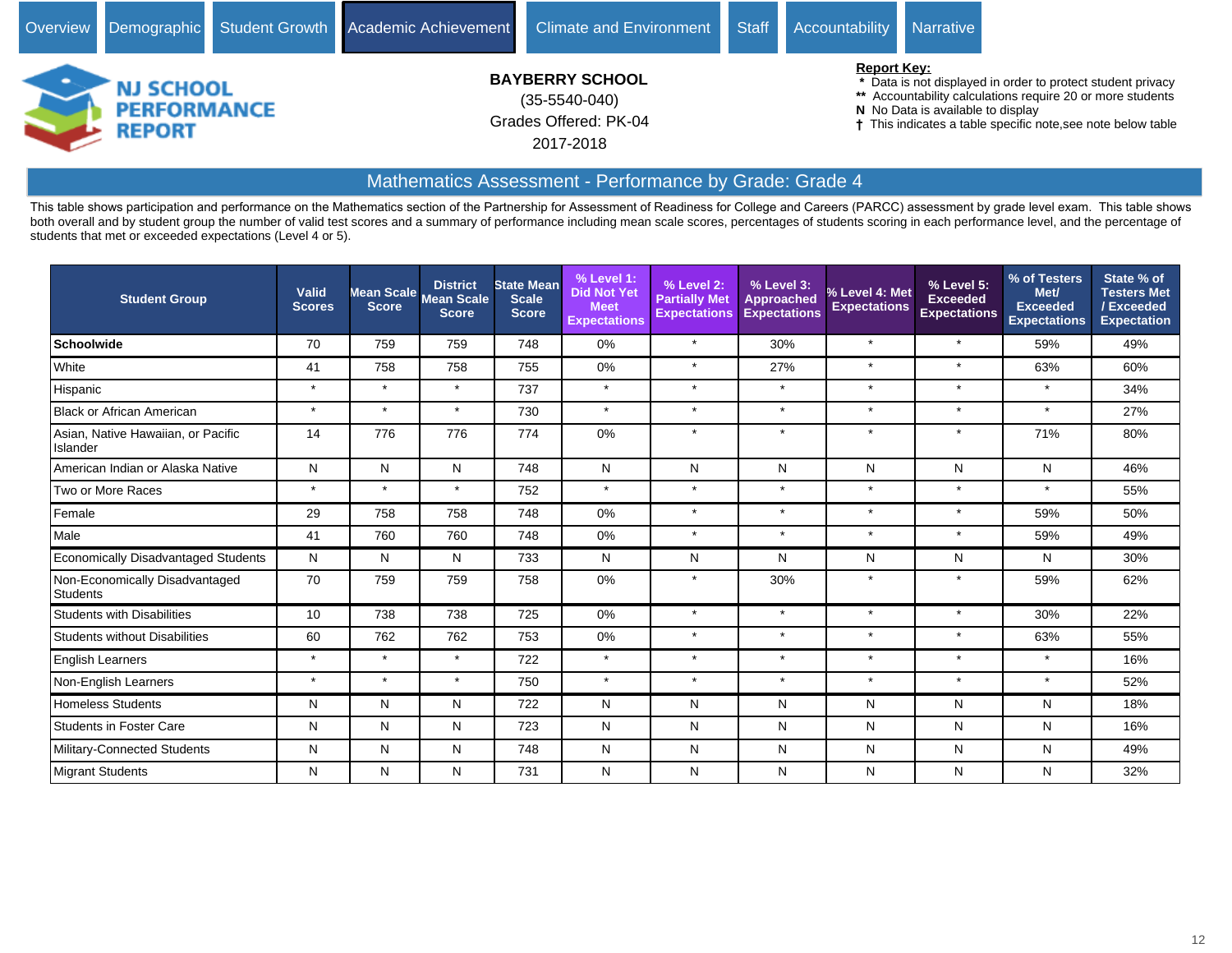![](_page_12_Picture_0.jpeg)

### Mathematics Assessment - Performance Trends

This graph shows the percentage of students who met or exceeded expectations on each grade level or end of course exam on the Mathematics section of the Partnership for Assessment of Readiness for College and Careers (PARCC) assessment for the past three years.

![](_page_12_Figure_3.jpeg)

Grade level results do not include students who took the Algebra I, Geometry, or Algebra II end of course tests.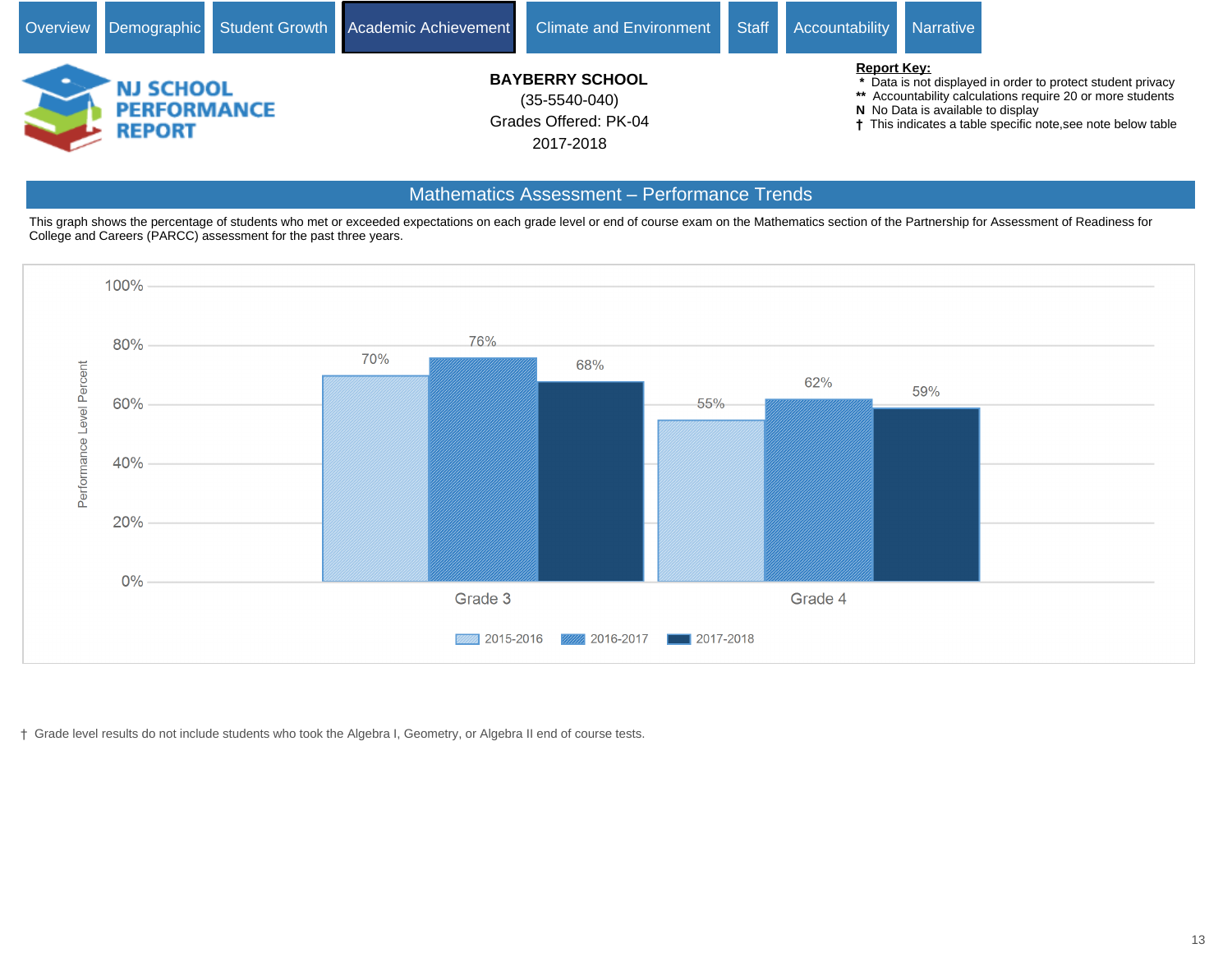![](_page_13_Picture_3.jpeg)

# Grades Offered: PK-04 **BAYBERRY SCHOOL** (35-5540-040)

2017-2018

#### **Report Key:**

- **\*** Data is not displayed in order to protect student privacy
- **\*\*** Accountability calculations require 20 or more students
- **N** No Data is available to display
- This indicates a table specific note,see note below table

This table shows the number of students taking the Dynamic Learning Maps Alternate Assessment, which tests academic progress in English Language Arts (ELA) and Mathematics for students with different types of significant cognitive disabilities.

| Grade | ELA: | Math:<br># Students Tested # Students Tested |
|-------|------|----------------------------------------------|
|       | *    |                                              |
|       |      |                                              |

# DLM Alternate Assessment - Participation English Language Progress to Proficiency

This table shows the percentage of English Learners who demonstrated the expected amount of growth on the ACCESS for ELLs 2.0 Assessment for English Language proficiency. Expected growth is based on the student's initial level of English Language Proficiency during the 2016-17 school year and the number of years the student has been enrolled in the district. This table also shows the school's 2017-18 ESSA accountability target and whether the target was met.

| <b>Student Group</b>        | Percent of English<br><b>Learners Making</b><br><b>Expected Growth to</b><br>Proficiency | 2017-18<br><b>Target</b> | Met Target? |
|-----------------------------|------------------------------------------------------------------------------------------|--------------------------|-------------|
| Schoolwide/English Learners | $\star$                                                                                  | $\star$                  | $\star$     |

Target was met within one standard deviation

#### English Language Proficiency Test - Participation and Performance

This table shows, by years in district, the number of English learner students taking the ACCESS for ELLs 2.0 Assessment for English language proficiency and the percentage of students tested that received an overall score of 4.5 or above. Students must receive a score of 4.5 or higher to be considered for proficient status.

| <b>Years in District</b> | # Students<br><b>Tested</b> | % Students with % Students with<br><b>Overall Score</b><br>Below 4.5 | <b>Overall Score of</b><br>4.5 and above |
|--------------------------|-----------------------------|----------------------------------------------------------------------|------------------------------------------|
| በ-2                      | 12                          | 66.7%                                                                | 33.3%                                    |
| $3-4$                    | $\star$                     | ÷                                                                    | $\star$                                  |
| 5 or more                |                             |                                                                      |                                          |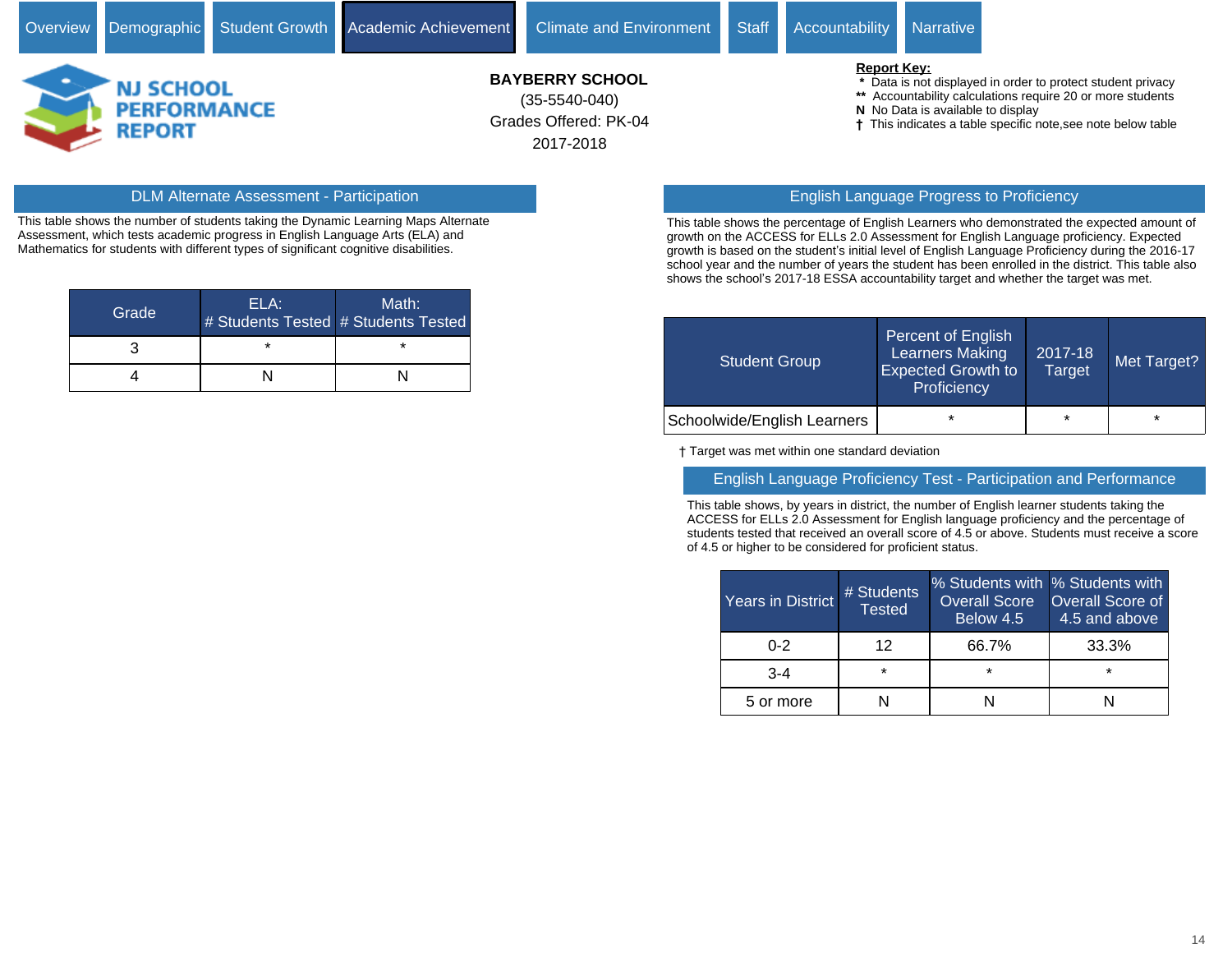![](_page_14_Picture_0.jpeg)

The New Jersey Student Learning Assessment for Science (NJSLA-S) measures student proficiency with the New Jersey Student Learning Standards for Science. All students in grade 5, grade 8, and grade 11 were administered the NJSLA-Science field test in 2017-18.

# NJASK Science Assessment Information

New Jersey transitioned from the NJASK to NJSLA-S in 2017-18 to align to new science standards. Results of field tests in 2017-18 will not be reported, but results of NJSLA-S will be added to the performance reports in 2018-19.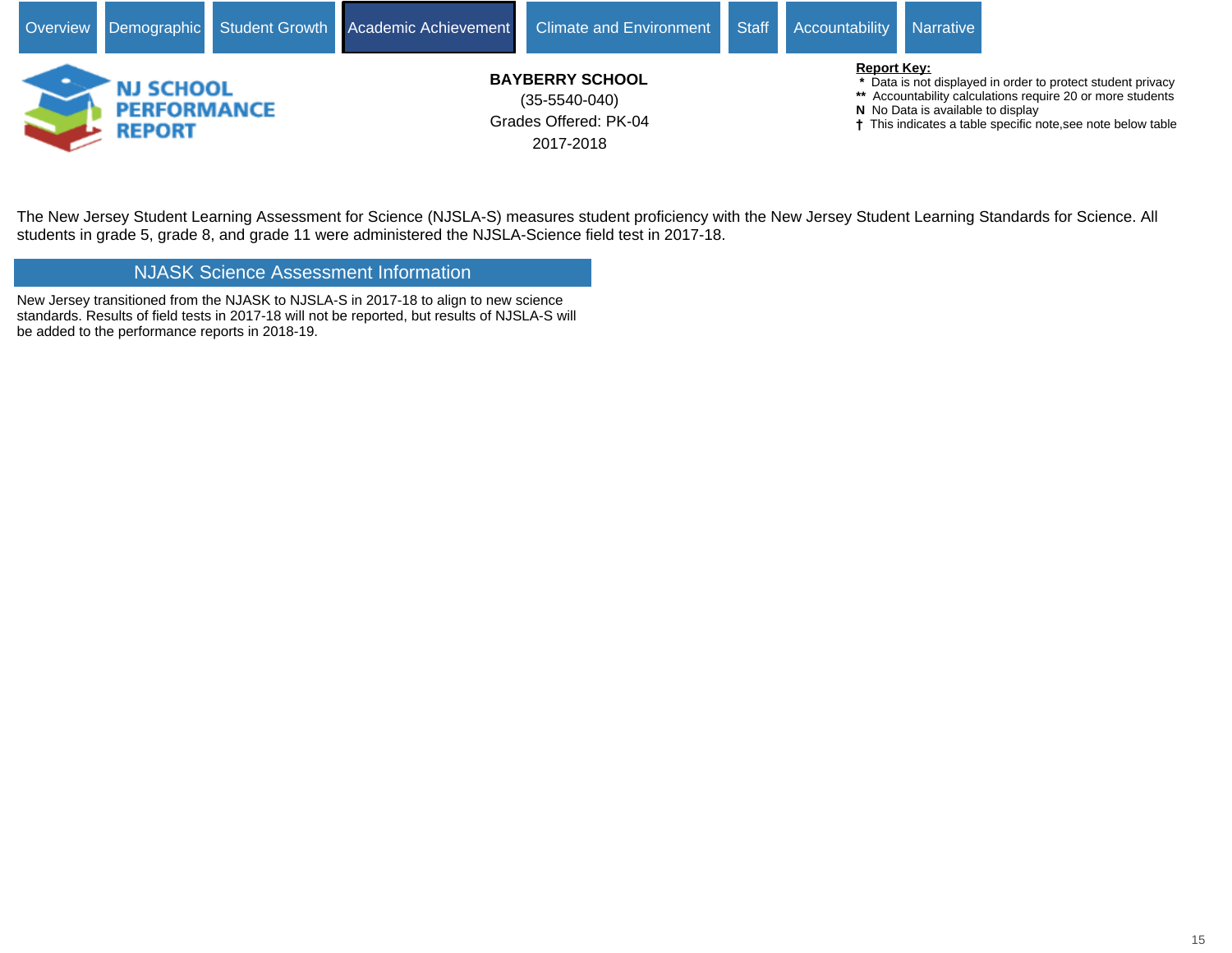![](_page_15_Picture_0.jpeg)

Student absences provide important information about a school's culture and climate. Research shows that absences impact a student's ability to succeed in school. The New Jersey Department of Education used input from New Jersey communities to select chronic absenteeism as its measure of school quality and student success for the ESSA accountability plan. **Chronic absenteeism** is defined as being absent for 10% or more of the days enrolled during the school year. A student who is not present for any reason, whether excused, unexcused, or for disciplinary action, is considered absent unless permitted by state statute or regulations.

#### Chronic Absenteeism

This table shows the number and percentage of students in grades K-12 both overall and by student group who were chronically absent during the school year. The last two columns show the chronic absenteeism state average for students in the grades offered and whether the rate for each student group was above the state average ("Not Met") or less than or equal to the state average ("Met").

| <b>Student Group</b>                           | Number of<br><b>students</b><br>chronically<br>absent | Percent of<br><b>students</b><br>chronically<br>absent | <b>State</b><br>Average | <b>Met State</b><br>Average |
|------------------------------------------------|-------------------------------------------------------|--------------------------------------------------------|-------------------------|-----------------------------|
| Schoolwide                                     | 30                                                    | 8.9                                                    | 9.1                     | Met                         |
| White                                          | 13                                                    | 7.2                                                    | 9.1                     | Met                         |
| Hispanic                                       | 6                                                     | 15.8                                                   | 9.1                     | Not Met                     |
| <b>Black or African American</b>               | 1                                                     | 5.0                                                    | 9.1                     | Met                         |
| Asian, Native Hawaiian, or<br>Pacific Islander | 7                                                     | 8.8                                                    | 9.1                     | Met                         |
| American Indian or Alaska<br>Native            | $\star$                                               | $\star$                                                | $***$                   | $***$                       |
| Two or More Races                              | $\star$                                               | $\star$                                                | $***$                   | $***$                       |
| Economically<br>Disadvantaged Students         | $\star$                                               | $\star$                                                | $***$                   | $***$                       |
| <b>Students with Disabilities</b>              | 7                                                     | 13.2                                                   | 9.1                     | Not Met                     |
| <b>English Learners</b>                        | 2                                                     | 14.3                                                   | $***$                   | $***$                       |

![](_page_15_Figure_5.jpeg)

# Days Absent

This graph shows the percentage of K-12 students by the number of days they were absent during the school year.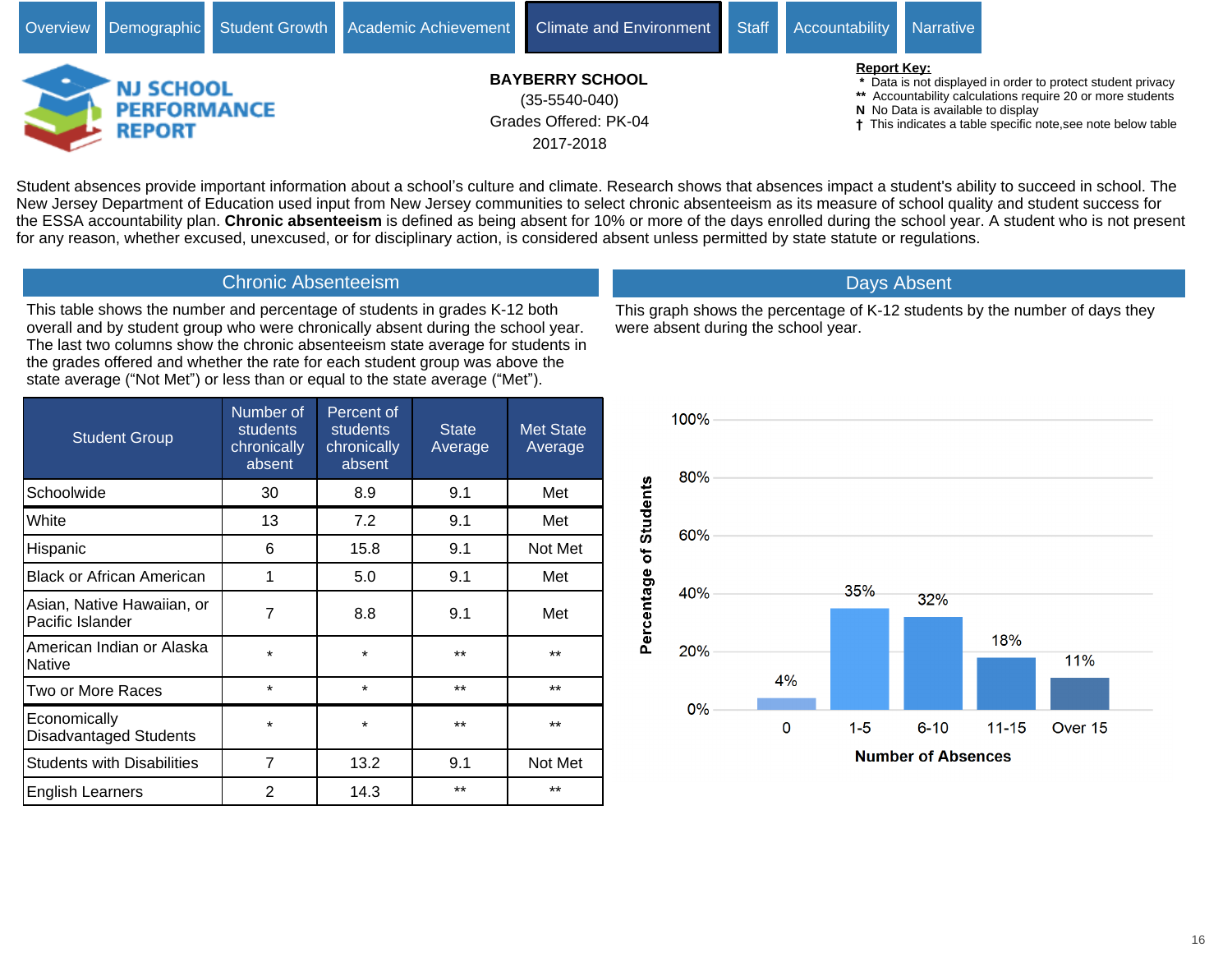![](_page_16_Picture_0.jpeg)

Student absences provide important information about a school's culture and climate. Research shows that absences impact a student's ability to succeed in school. The New Jersey Department of Education used input from New Jersey communities to select chronic absenteeism as its measure of school quality and student success for the ESSA accountability plan. **Chronic absenteeism** is defined as being absent for 10% or more of the days enrolled during the school year. A student who is not present for any reason, whether excused, unexcused, or for disciplinary action, is considered absent unless permitted by state statute or regulations.

Chronic Absenteeism by Grade

This graph shows the percentage of students by grade level who were chronically absent during the school year.

![](_page_16_Figure_4.jpeg)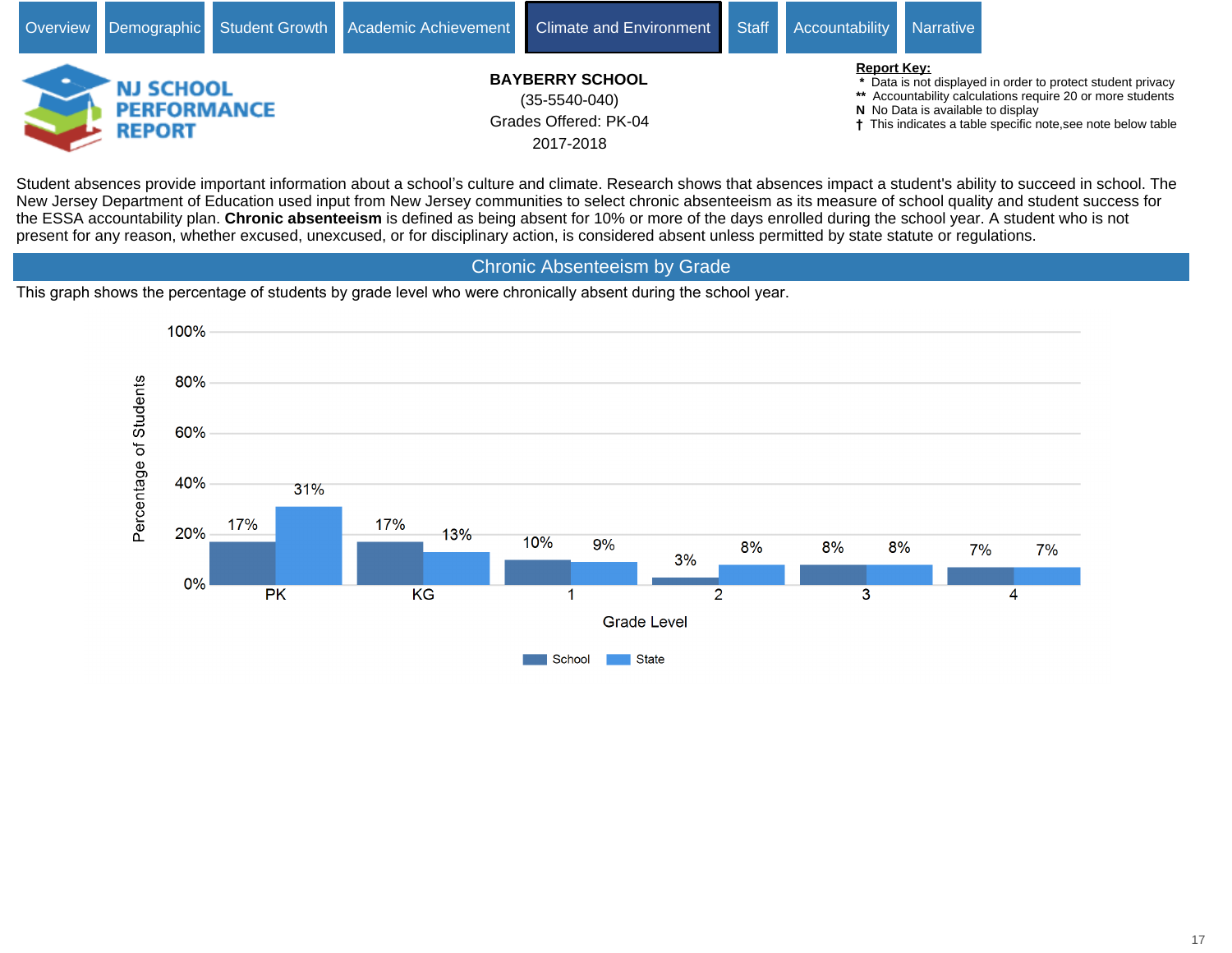Grades Offered: PK-04

2017-2018

#### **N** No Data is available to display

This indicates a table specific note,see note below table

# Violence, Vandalism, HIB, and Substance Offenses

**REPORT** 

This table shows the number of incidents reported by type. A single incident may be counted under multiple incident types. The total unique incidents row provides an unduplicated count of incidents. The last row shows the rate of incidents for every 100 students enrolled.

| <b>Incident Type</b>                     | Number of Incidents |
|------------------------------------------|---------------------|
| Violence                                 |                     |
| Weapons                                  |                     |
| Vandalism                                |                     |
| Substances                               |                     |
| Harassment, Intimidation, Bullying (HIB) |                     |
| <b>Total Unique Incidents</b>            | 2                   |
| Incidents Per 100 Students Enrolled      | 0.57                |

#### Harassment, Intimidation, and Bullying (HIB) Investigations

This table shows, by the nature of the incident, the number of alleged and confirmed Harassment, Intimidation, and Bulling (HIB) investigations. The nature of an incident is based on the protected categories listed below, and the nature of a single HIB investigation may include multiple categories. All confirmed incidents must have an identified nature.

| <b>HIB Nature (Protected Category)</b> | <b>HIB Alleged</b> | <b>HIB Confirmed</b> | <b>Total HIB</b><br>Investigations |
|----------------------------------------|--------------------|----------------------|------------------------------------|
| Race                                   |                    |                      |                                    |
| Religion                               |                    |                      |                                    |
| Ancestry                               |                    |                      |                                    |
| Gender                                 |                    |                      |                                    |
| <b>Sexual Orientation</b>              |                    |                      |                                    |
| <b>Disability</b>                      |                    |                      |                                    |
| Other                                  |                    |                      |                                    |
| No Identified Nature                   |                    |                      |                                    |

#### Police Notifications

This table shows, by incident type, the number of cases where an incident led to police notification.

| <b>Incident Type</b>                     | <b>Incidents Reported to Police</b> |
|------------------------------------------|-------------------------------------|
| Violence                                 |                                     |
| Weapons                                  |                                     |
| Vandalism                                |                                     |
| <b>Substances</b>                        |                                     |
| Harassment, Intimidation, Bullying (HIB) |                                     |
| Other Incidents Leading to Removal       |                                     |

### Student Disciplinary Removals

The first table shows, by removal type, the number and percentage of students who received disciplinary removals during the school year. Removal types include students receiving one or more in-school suspensions, one or more out-of-school suspensions, one or more suspension of any type, removal to another school or other educational program, expulsion with no further educational services, or arrest. The second table shows the total number of days missed due to out-ofschool suspension for all students during the school year.

| <b>Removal Type</b>                   | Number of<br><b>Students</b> | Percent of<br><b>Students</b> | S<br>dι |
|---------------------------------------|------------------------------|-------------------------------|---------|
| <b>In-School Suspensions</b>          |                              | $0.0\%$                       |         |
| <b>Out-of-School Suspensions</b>      | $\star$                      | $\star$                       |         |
| Any Suspension                        | $\star$                      | $\star$                       |         |
| Removal to other education<br>program |                              | $0.0\%$                       |         |
| Expulsion                             | Ω                            | $0.0\%$                       |         |
| Arrest                                |                              | $0.0\%$                       |         |

chool Days Missed e to Out-of-School **Suspensions** 

\*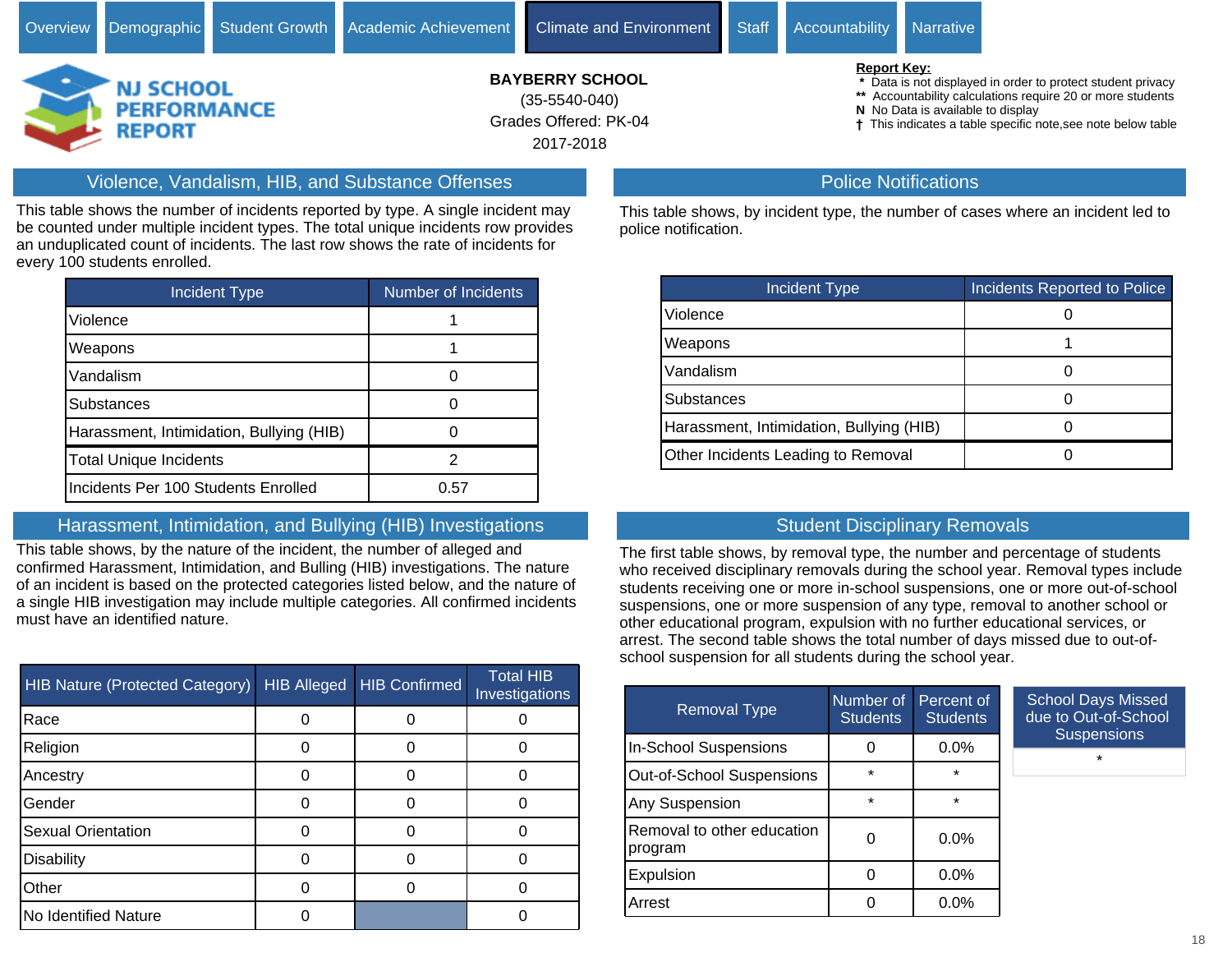# School Day

This table shows the start and end times and length of school day for a typical student at this school. Instructional time is the amount of time that a typical student was engaged in instructional activities under the supervision of a certified teacher. Full time students attend this school for more than half of the school day and shared-time students attend the school for half of the school day or less.

| Category                                | School        |
|-----------------------------------------|---------------|
| Typical Start Time                      | 8:45 AM       |
| Typical End Time                        | 3:25 PM       |
| Length of School Day                    | 6 Hrs 40 Mins |
| Full Time - Instructional Time          | 6 Hrs 0 Mins  |
| <b>Shared Time - Instructional Time</b> |               |

- **\*** Data is not displayed in order to protect student privacy
- **\*\*** Accountability calculations require 20 or more students
- 
- This indicates a table specific note,see note below table

# Device Ratios

This table shows the student to device ratio, which is the number of students in tested grades 3-11 per device. Devices are computers such as tablets, iPads, laptops and Chromebooks. The count includes only devices that meet nationally recommended specifications for digital learning in grades 3-11. This information comes from the elective NJTRAx survey, therefore data may not be available for all schools. Additionally, schools that have adopted a Bring Your Own Device policy may appear to have a very low Student to Device ratio due to this policy decision.

|         | School Year Student to Device Ratio |
|---------|-------------------------------------|
| 2017-18 | 1:1                                 |

# Per-Pupil Expenditures (District Level)

This table shows the total current expenses for regular and special education students taught within the district's schools. It includes expenditures for instruction, support services, administration, operations and maintenance, extra-curricular activities, and community service. More information about district and charter school spending can be found using districts' [User Friendly Budgets](https://www.nj.gov/education/finance/fp/ufb/), or the NJDOE Finance [District Report Search](http://www.nj.gov/education/finance/fp/cafr/search) of the Comprehensive Annual Financial Reports (CAFRs) and Auditor's Management Reports (AMRs). NJDOE will be collecting school-level per-pupil expenditures data for the 2018-19 school year, and that data will be included in future reports.

| Per-Pupil Expenditures     | Federal | State/<br>Local | Total    |
|----------------------------|---------|-----------------|----------|
| District Total (2016-2017) | \$259   | \$15,317        | \$15,576 |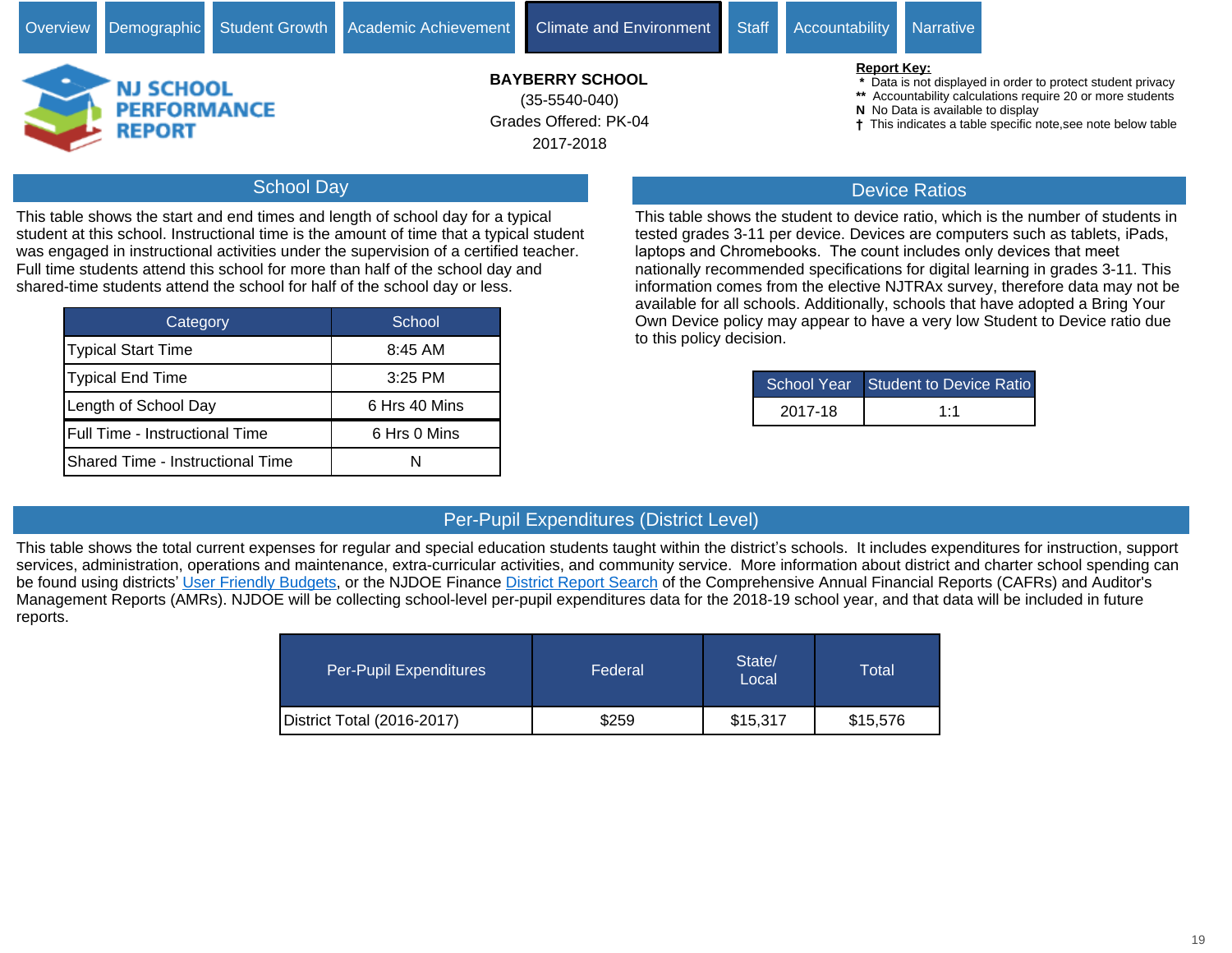![](_page_19_Picture_0.jpeg)

#### **Key terms for staff data**:

**Faculty**: All classroom teachers and educational support services personnel (such as Librarians, Nurses, Counselors, and Child Study Team members) **Teachers**: All classroom teachers

**Administrators**: Principals, assistant principals, supervisors, coordinators, directors, and other central-office administrators, as well as superintendents and other districtlevel administrators

# Teachers - Experience

This table shows information about experience for teachers assigned to this school and across the state.

| Category                                      | <b>Teachers</b><br>in School | <b>Teachers</b><br>in State |
|-----------------------------------------------|------------------------------|-----------------------------|
| Total Number of teachers                      | 28                           | 117,464                     |
| Average years experience in<br>public schools | 10.6                         | 12.0                        |
| Average years experience in<br>district       | 10.1                         | 10.7                        |
| Teachers in district for 4 or more<br>vears   | 89.3%                        | 75.5%                       |

# Administrators - Experience (District Level)

This table shows information about experience for administrators assigned to this district and across the state.

| Category                                          | Admin. in<br><b>District</b> | Admin. in<br><b>State</b> |
|---------------------------------------------------|------------------------------|---------------------------|
| Total Number of administrators                    |                              | 9,374                     |
| Average years experience in public<br>schools     | 18.3                         | 16.0                      |
| Average years experience in district              | 15.3                         | 12.0                      |
| Administrators in district for 4 or<br>more years | 75.0%                        | 76.2%                     |

# Student and Staff Ratios

This table shows ratios of students and staff members in the school and district. Ratios for librarians, nurses, counselors, and child study team members are only reported at the district level because many staff in these jobs are assigned only to the district and not to individual schools.

| Ratio                                                 | School Ratio | <b>District Ratio</b> |
|-------------------------------------------------------|--------------|-----------------------|
| <b>Students to Teachers</b>                           | 12:1         | 12:1                  |
| Students to<br>Administrators                         | 348:1        | 174:1                 |
| Teachers to<br>Administrators                         | 28:1         | 15:1                  |
| Students to<br>Librarians/Media<br><b>Specialists</b> |              | 697:1                 |
| <b>Students to Nurses</b>                             |              | 349:1                 |
| <b>Students to Counselors</b>                         |              | 349:1                 |
| Students to Child Study<br>Team                       |              | 349:1                 |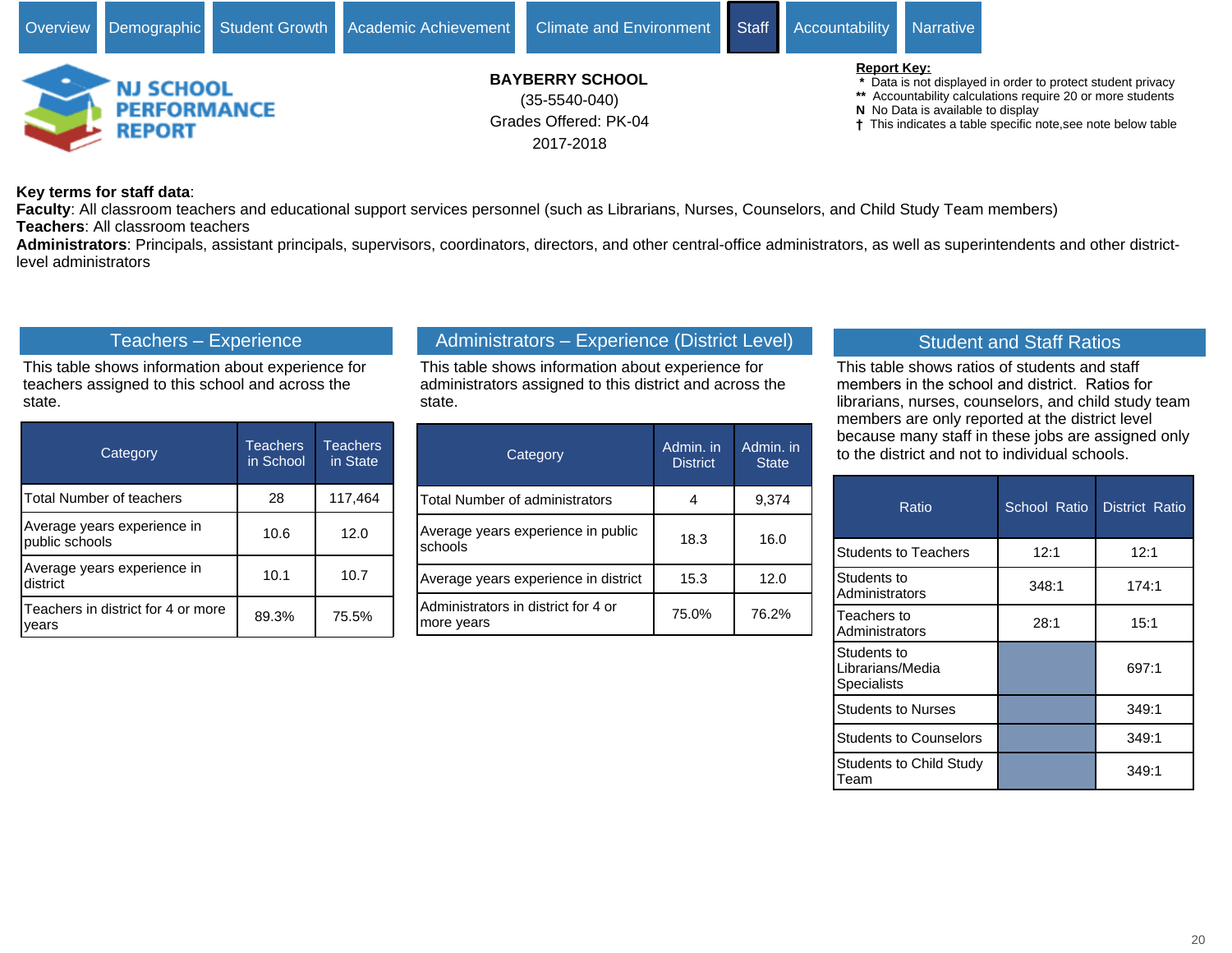![](_page_20_Picture_0.jpeg)

#### **Key terms for staff data**:

**Faculty**: All classroom teachers and educational support services personnel (such as Librarians, Nurses, Counselors, and Child Study Team members) **Teachers**: All classroom teachers

**Administrators**: Principals, assistant principals, supervisors, coordinators, directors, and other central-office administrators, as well as superintendents and other districtlevel administrators

#### Teachers and Administrators - Level of Education

This chart shows the highest level of education attained by the teachers and administrators. The Bachelor's category may include other degrees/certificates such as a Specialist's degree. Administrators are required to have a Master's degree or higher.

## Teachers and Administrators - One-Year Retention (District Level)

This table shows the percentage of teachers and administrators assigned to this district in 2016-17 that were still assigned to this district in 2017-18. Staff who were not retained may have changed districts or no longer work for the state (including retirements).

| Job Type                                       | <b>District</b> | <b>State</b> |
|------------------------------------------------|-----------------|--------------|
| I2016-17 Teachers: Same district 2017-18       | 88.3%           | $90.2\%$     |
| I2016-17 Administrators: Same district 2017-18 | 75.0%           | 86.2%        |

#### Faculty Attendance

This table shows the percentage of days that faculty members were present during the school year. Approved professional days, personal days, staff training days, bereavement days, jury duty, and absences due to extended illness are not counted against days present, and faculty members on long-term leave or disability are excluded from this calculation.

| School Year | % Days Present |
|-------------|----------------|
| 2017-18     | 98.0%          |

# Bachelor's Degree

![](_page_20_Figure_13.jpeg)

### Doctoral Degree

Admin

![](_page_20_Figure_15.jpeg)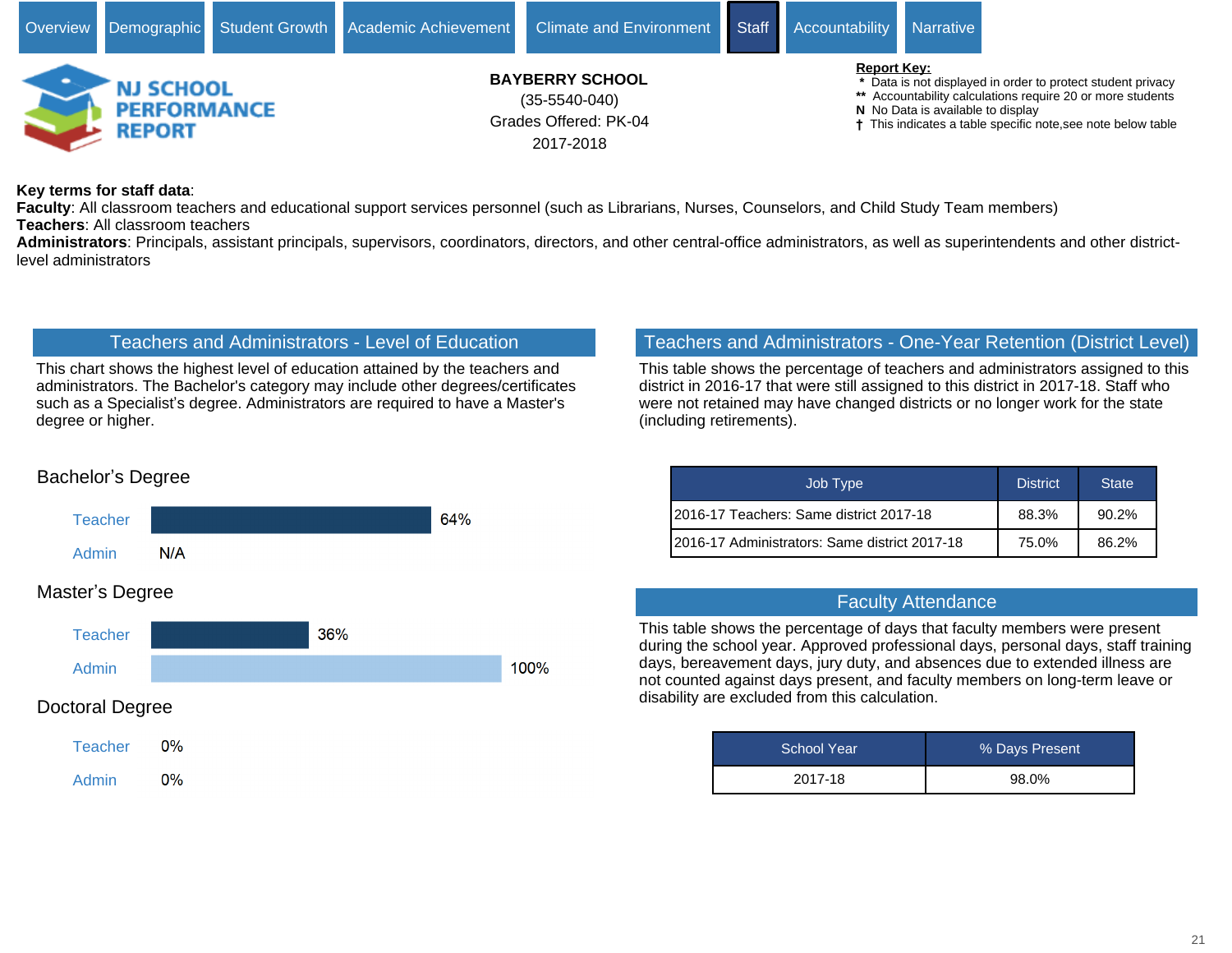![](_page_21_Picture_0.jpeg)

**Key terms for staff data**:

**Faculty**: All classroom teachers and educational support services personnel (such as Librarians, Nurses, Counselors, and Child Study Team members) **Teachers**: All classroom teachers

**Administrators**: Principals, assistant principals, supervisors, coordinators, directors, and other central-office administrators, as well as superintendents and other districtlevel administrators

## Teachers and Administrators - Demographics

This table shows the percentage of teachers and administrators by gender and by racial and ethnic group.

| Category                            | <b>Teachers</b> | Administrators |
|-------------------------------------|-----------------|----------------|
| Female                              | 96.4%           | 0.0%           |
| Male                                | 3.6%            | 100.0%         |
| White                               | 100.0%          | 100.0%         |
| Hispanic                            | 0.0%            | 0.0%           |
| <b>Black or African American</b>    | 0.0%            | 0.0%           |
| Asian                               | 0.0%            | 0.0%           |
| American Indian or Alaska Native    | $0.0\%$         | 0.0%           |
| Native Hawaiian or Pacific Islander | 0.0%            | 0.0%           |
| Two or More Races                   | 0.0%            | 0.0%           |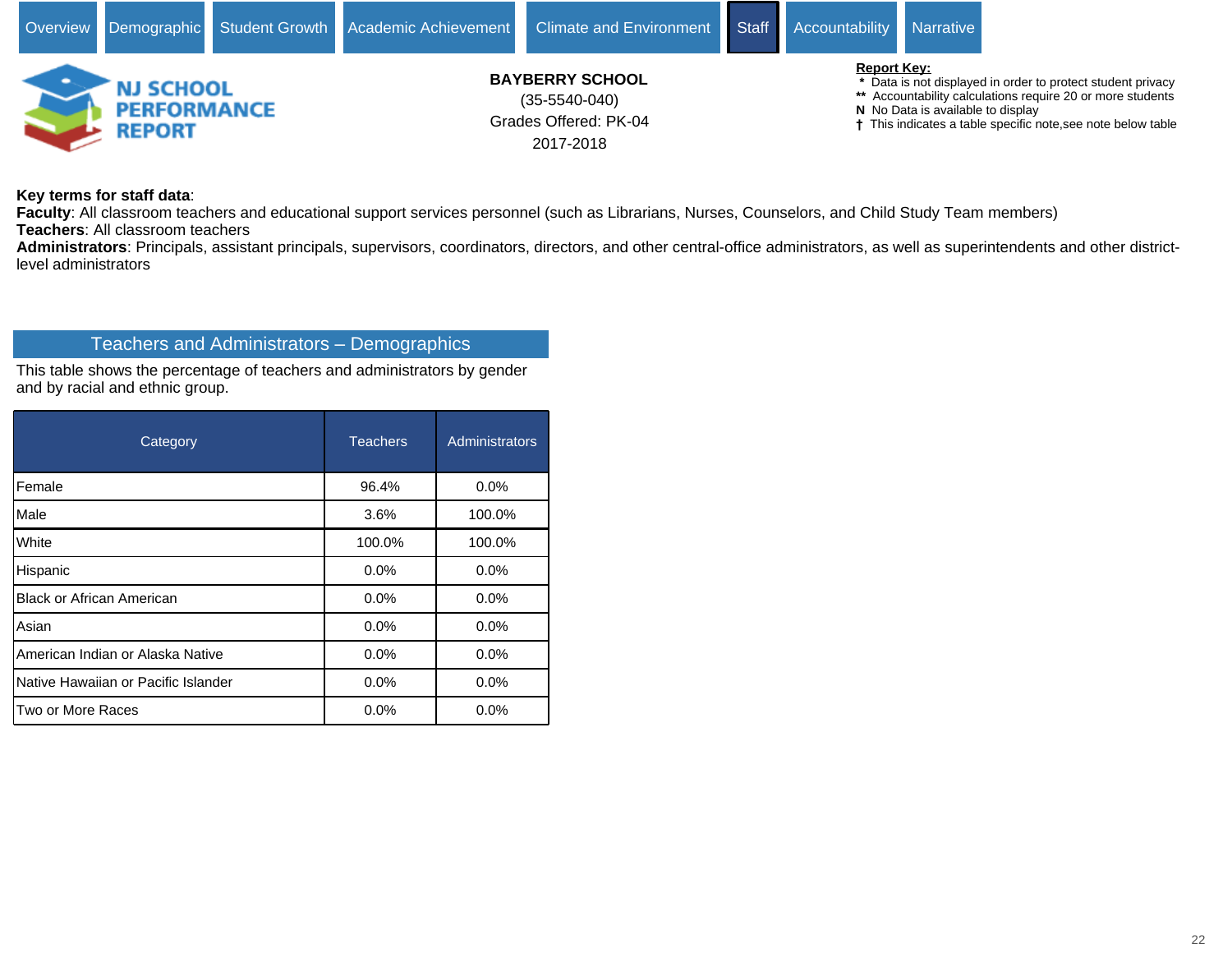![](_page_22_Picture_0.jpeg)

New Jersey's school accountability system identifies schools that are in need of comprehensive and targeted support as required by the Every Student Succeeds Act (ESSA). For more information about New Jersey's accountability system, how indicator and summative scores were calculated, and how federal accountability status is determined, see these [accountability resources.](https://www.state.nj.us/education/title1/accountability/progress/18/)

# Comprehensive Status

This table shows whether this school is identified as requiring Comprehensive Support and Improvement during the 2019-20 school year and whether it will be eligible to exit comprehensive status in January 2021 or January 2022. Schools must meet exit criteria in order to exit status. Schools with a summative score in the bottom 5% of Title I schools or with a four-year graduation rate of 67% or less are identified as requiring Comprehensive Support and Improvement.

| <b>Requires Comprehensive</b><br>Support during the 2019-20<br><b>School Year</b> | <b>Eligible to exit status in</b><br>January 2021 | <b>Eligible to exit status in</b><br>January 2022 |
|-----------------------------------------------------------------------------------|---------------------------------------------------|---------------------------------------------------|
| No                                                                                | n/a                                               | n/a                                               |

### Targeted Status

This table shows whether one or more student groups in this school has been identified as requiring Targeted Support and Improvement during the 2019-20 school year and whether each student group will be eligible to exit targeted status in January 2021 or January 2022. Schools must meet exit criteria in order to exit status. Student groups with a summative score that would be in the bottom 5% of schools and student groups that miss annual targets for all indicators for two years in a row are identified as requiring Targeted Support and Improvement. Note: Schools identified as requiring comprehensive support may have student groups identified as needing targeted support below, but the date they are eligible to exit status is based on their comprehensive status.

| <b>Student Group</b>                        | <b>Requires Targeted Support</b><br>during the 2019-20 School Year | <b>Eligible to exit status in January</b><br>2021 | <b>Eligible to exit status in January</b><br>2022 |
|---------------------------------------------|--------------------------------------------------------------------|---------------------------------------------------|---------------------------------------------------|
| Any Student Groups                          | <b>No</b>                                                          | n/a                                               | n/a                                               |
| White                                       | <b>No</b>                                                          |                                                   |                                                   |
| Hispanic                                    | <b>No</b>                                                          |                                                   |                                                   |
| Black or African American                   | <b>No</b>                                                          |                                                   |                                                   |
| Asian, Native Hawaiian, or Pacific Islander | <b>No</b>                                                          |                                                   |                                                   |
| American Indian or Alaska Native            | <b>No</b>                                                          |                                                   |                                                   |
| Two or More Races                           | <b>No</b>                                                          |                                                   |                                                   |
| Economically Disadvantaged Students         | <b>No</b>                                                          |                                                   |                                                   |
| Students with Disabilities                  | No.                                                                |                                                   |                                                   |
| English Learners                            | <b>No</b>                                                          |                                                   |                                                   |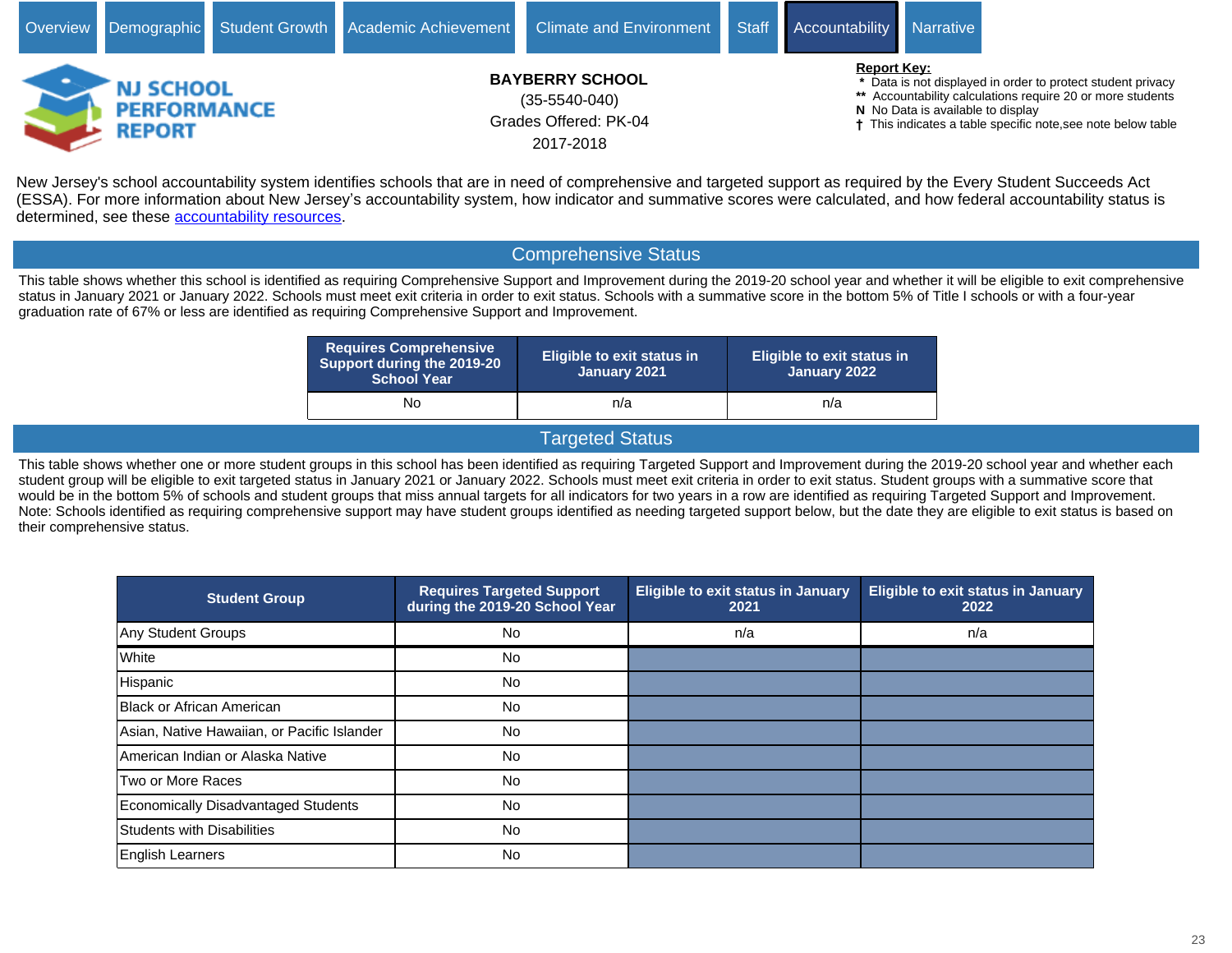![](_page_23_Picture_0.jpeg)

#### Accountability Indicator Scores and Summative Rating - 2017-18 School Year

New Jersey has developed a school accountability system as required by the Every Student Succeeds Act (ESSA) to identify schools that are in need of Comprehensive Support and Improvement. This table shows the indicator scores for each indicator included in the accountability system and the weight that each indicator receives when calculating the overall Summative Score. The Summative Rating is the percentile rank of the Summative Score as compared to other schools across the state. Schools with a summative score in the bottom 5% of Title I schools or with a four-year graduation rate of 67% or less are identified as requiring Comprehensive Support and Improvement. For more information about New Jersey's accountability system and how these indicator scores were calculated, see these [accountability resources](https://www.state.nj.us/education/title1/accountability/progress/18/).

| <b>Accountability Indicator</b>                                                        | <b>Score</b> | <b>Weight</b> |
|----------------------------------------------------------------------------------------|--------------|---------------|
| English Language Arts Proficiency                                                      | 78.85        | 17.5%         |
| Mathematics Proficiency                                                                | 63.57        | 17.5%         |
| English Language Arts Growth                                                           | 73.87        | 25.0%         |
| <b>Mathematics Growth</b>                                                              | 3.15         | 25.0%         |
| Progress Towards English Language Proficiency (coming 2018)                            | $***$        | $***$         |
| Chronic Absenteeism                                                                    | 32.85        | 15.0%         |
| <b>Summative Score:</b> Sum of all indicator scores multiplied by indicator weights    | 49.11        | n/a           |
| <b>Summative Rating: Percentile rank of Summative Score</b>                            | 47.57        | n/a           |
| <b>Requires Comprehensive Support:</b> Summative Score is in the bottom 5th percentile | No           | n/a           |

Weights indicated by this symbol were adjusted due to data availability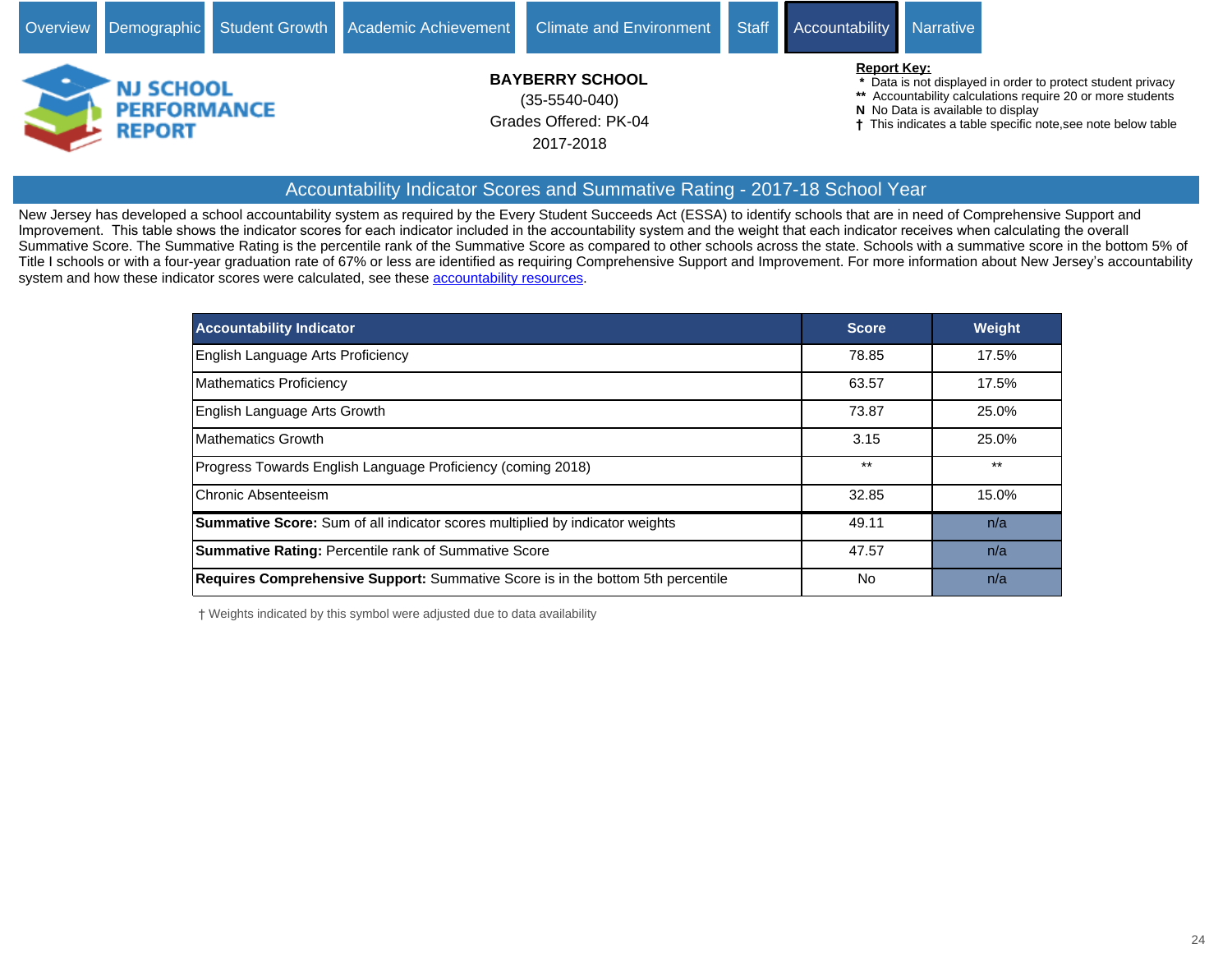![](_page_24_Picture_0.jpeg)

# Accountability Summary by Student Group - 2017-18 School Year

New Jersey has developed a school accountability system as required by the Every Student Succeeds Act (ESSA) to identify schools that are in need of Targeted Support and Improvement. Any student group where the summative score would be in the bottom 5% of schools is identified for Targeted Support for a Low-Performing Student Group. Any student group that has missed annual targets for all indicators two years in a row is identified for Targeted Support for a Consistently Underperforming Student Group. In the table below, schools in which one or more student groups are identified for Targeted Sport will be noted in the Schoolwide row. Annual targets for proficiency and graduation rate were set based on a school or student group's performance in 2015-16. The target for chronic absenteeism is the state average for chronic absenteeism based on students enrolled in the grades served by the given school. For more details on accountability targets, see these [accountability resources](https://www.state.nj.us/education/title1/accountability/progress/18/).

| <b>Student Group</b>                           | <b>Summative</b><br><b>Score</b> | <b>Summative</b><br><b>Score Cut-</b><br>off for<br><b>Targeted</b><br>Support | <b>Requires</b><br>Targeted<br>Support:<br><b>Low</b><br><b>Performing</b><br><b>Student</b><br><b>Group</b> | <b>ELA</b><br>Proficiency:<br><b>Met Annual</b><br>Target | <b>Math</b><br><b>Proficiency:</b><br><b>Met Annual</b><br>Target | <b>Standard</b> | <b>ELA Student Math Student</b><br><b>Growth: Met Growth: Met</b><br><b>Standard</b> | <b>Progress</b><br><b>Towards</b><br><b>English</b><br>Language<br><b>Proficiency:</b><br><b>Met Annual</b><br><b>Target</b> | <b>Chronic</b><br>Absenteeism:<br><b>Met State</b><br>Average | <b>Requires Targeted</b><br>Support:<br><b>Consistently</b><br><b>Underperforming</b><br><b>Student Group -</b><br>2017-18 |
|------------------------------------------------|----------------------------------|--------------------------------------------------------------------------------|--------------------------------------------------------------------------------------------------------------|-----------------------------------------------------------|-------------------------------------------------------------------|-----------------|--------------------------------------------------------------------------------------|------------------------------------------------------------------------------------------------------------------------------|---------------------------------------------------------------|----------------------------------------------------------------------------------------------------------------------------|
| Schoolwide                                     | n/a                              | n/a                                                                            | No                                                                                                           | <b>Met Target</b>                                         | Met Targett                                                       | Met Standard    | Not Met                                                                              | $***$                                                                                                                        | Met                                                           | No                                                                                                                         |
| White                                          | 52.54                            | 14.08                                                                          | <b>No</b>                                                                                                    | Met Goal                                                  | <b>Met Target</b>                                                 | Met Standard    | Not Met                                                                              | n/a                                                                                                                          | Met                                                           | No                                                                                                                         |
| <b>Hispanic</b>                                | $***$                            | $***$                                                                          | <b>No</b>                                                                                                    | $***$                                                     | $***$                                                             | $***$           | $***$                                                                                | n/a                                                                                                                          | <b>Not Met</b>                                                | No                                                                                                                         |
| Black or African American                      | $***$                            | $***$                                                                          | <b>No</b>                                                                                                    | $***$                                                     | $***$                                                             | $***$           | $***$                                                                                | n/a                                                                                                                          | Met                                                           | No                                                                                                                         |
| Asian, Native Hawaiian, or Pacific<br>Islander | $***$                            | $***$                                                                          | <b>No</b>                                                                                                    | <b>Met Goal</b>                                           | Met Targett                                                       | $***$           | $***$                                                                                | n/a                                                                                                                          | Met                                                           | <b>No</b>                                                                                                                  |
| American Indian or Alaska Native               | $***$                            | $***$                                                                          | <b>No</b>                                                                                                    | $***$                                                     | $***$                                                             | $***$           | $***$                                                                                | n/a                                                                                                                          | $**$                                                          | No                                                                                                                         |
| Two or More Races                              | $***$                            | $***$                                                                          | <b>No</b>                                                                                                    | $***$                                                     | $***$                                                             | $***$           | $***$                                                                                | n/a                                                                                                                          | $***$                                                         | No                                                                                                                         |
| Economically Disadvantaged<br>Students         | $***$                            | $***$                                                                          | <b>No</b>                                                                                                    | $***$                                                     | $***$                                                             | $***$           | $***$                                                                                | n/a                                                                                                                          | $***$                                                         | <b>No</b>                                                                                                                  |
| <b>Students with Disabilities</b>              | $***$                            | $***$                                                                          | <b>No</b>                                                                                                    | Not Met                                                   | Not Met                                                           | $***$           | $***$                                                                                | n/a                                                                                                                          | <b>Not Met</b>                                                | <b>No</b>                                                                                                                  |
| English Learners                               | $***$                            | $***$                                                                          | <b>No</b>                                                                                                    | $***$                                                     | $***$                                                             | $***$           | $***$                                                                                | $***$                                                                                                                        | $***$                                                         | No                                                                                                                         |

Target was met within a confidence interval (Proficiency) or within one standard deviation (Progress to English Language Proficiency).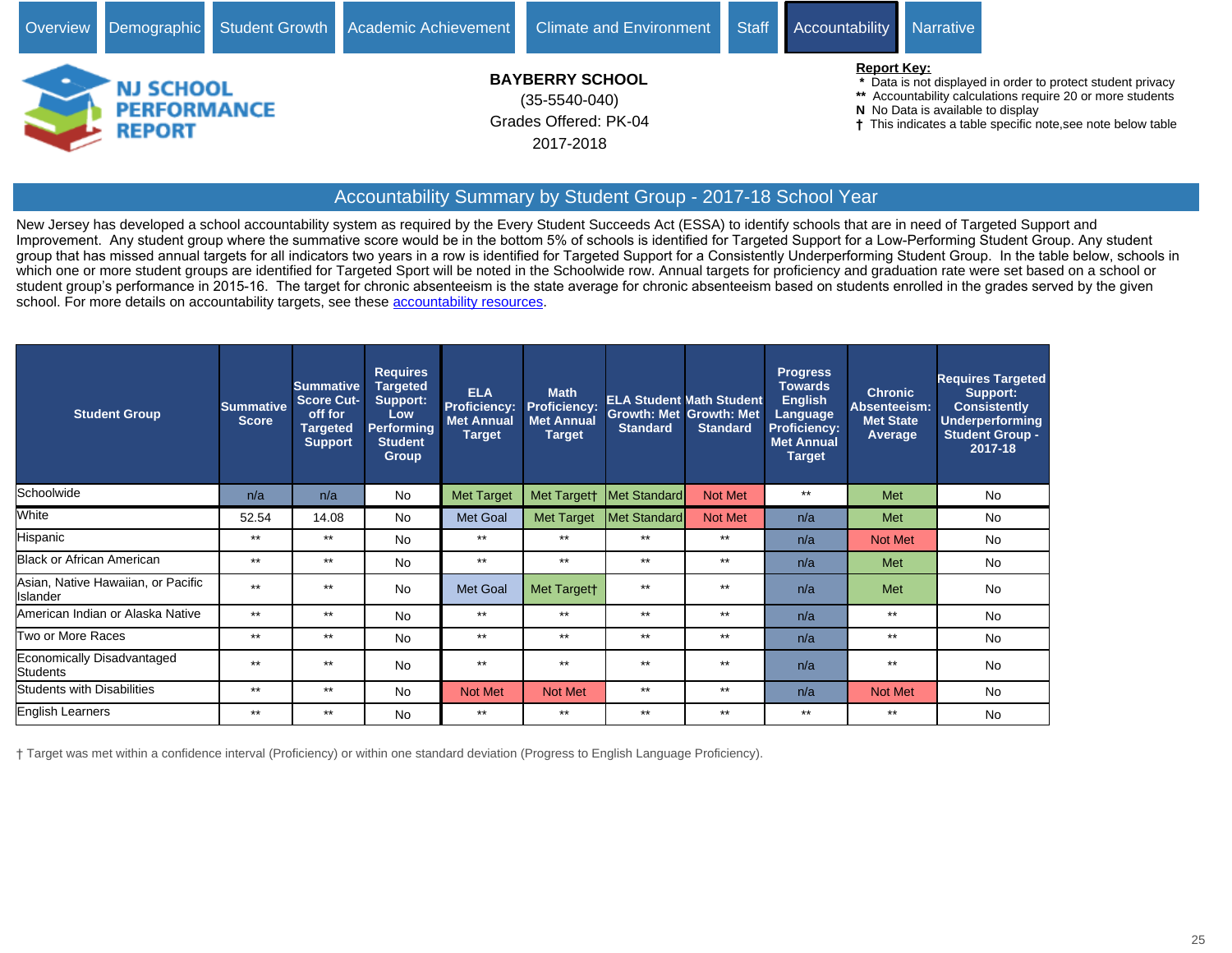| Overview | Demographic                                      | <b>Student Growth</b>                    | Academic Achievement                                                            | <b>Climate and Environment</b>                                                                                                                                                                                                                                                                                               | <b>Staff</b> | Accountability                                                                                                                                                                                                                                     | Narrative |                                                                                                                                                                                 |
|----------|--------------------------------------------------|------------------------------------------|---------------------------------------------------------------------------------|------------------------------------------------------------------------------------------------------------------------------------------------------------------------------------------------------------------------------------------------------------------------------------------------------------------------------|--------------|----------------------------------------------------------------------------------------------------------------------------------------------------------------------------------------------------------------------------------------------------|-----------|---------------------------------------------------------------------------------------------------------------------------------------------------------------------------------|
|          | NJ SCHOOL<br><b>PERFORMANCE</b><br><b>REPORT</b> |                                          | <b>BAYBERRY SCHOOL</b><br>$(35-5540-040)$<br>Grades Offered: PK-04<br>2017-2018 |                                                                                                                                                                                                                                                                                                                              |              | <b>Report Key:</b><br>Data is not displayed in order to protect student privacy<br>** Accountability calculations require 20 or more students<br>N No Data is available to display<br>† This indicates a table specific note, see note below table |           |                                                                                                                                                                                 |
|          |                                                  |                                          |                                                                                 | <b>School Narrative</b>                                                                                                                                                                                                                                                                                                      |              |                                                                                                                                                                                                                                                    |           |                                                                                                                                                                                 |
|          |                                                  |                                          |                                                                                 | own words. If there are questions about the information provided in the narrative section, please contact your school directly.                                                                                                                                                                                              |              |                                                                                                                                                                                                                                                    |           | This section allows schools and districts to share highlights, achievements, and other important information about programs, activities, and services that are offered in their |
|          | Highlights:                                      |                                          | $\bullet$<br>Writing workshop models.<br>$\bullet$                              | All students have the opportunity weekly to explore the engineering and design process in the STEM lab.<br>Students in grades K-4 learn various literacy skills through the implementation of Lucy Calkins' Reading and<br>Students in grades 2-4 have 1:1 Chromebooks. Students in grades K-1 have classroom sets of iPads. |              |                                                                                                                                                                                                                                                    |           |                                                                                                                                                                                 |
|          | Theme:                                           | Mission, Vision,                         | celebrates the uniqueness of each child.                                        | The mission of Bayberry School is to introduce the young child to formal learning by building a foundation of knowledge<br>and skills (NJSLS) within a nurturing environment that promotes self-confidence, encourages love of learning, and                                                                                 |              |                                                                                                                                                                                                                                                    |           |                                                                                                                                                                                 |
|          |                                                  | Awards, Recognition,<br>Accomplishments: |                                                                                 | Bayberry Elementary School achieved Bronze Level in Sustainable Jersey for Schools. Bayberry Elementary School<br>hosted "Hometown Heroes" in the third Junior Narratives Program.                                                                                                                                           |              |                                                                                                                                                                                                                                                    |           |                                                                                                                                                                                 |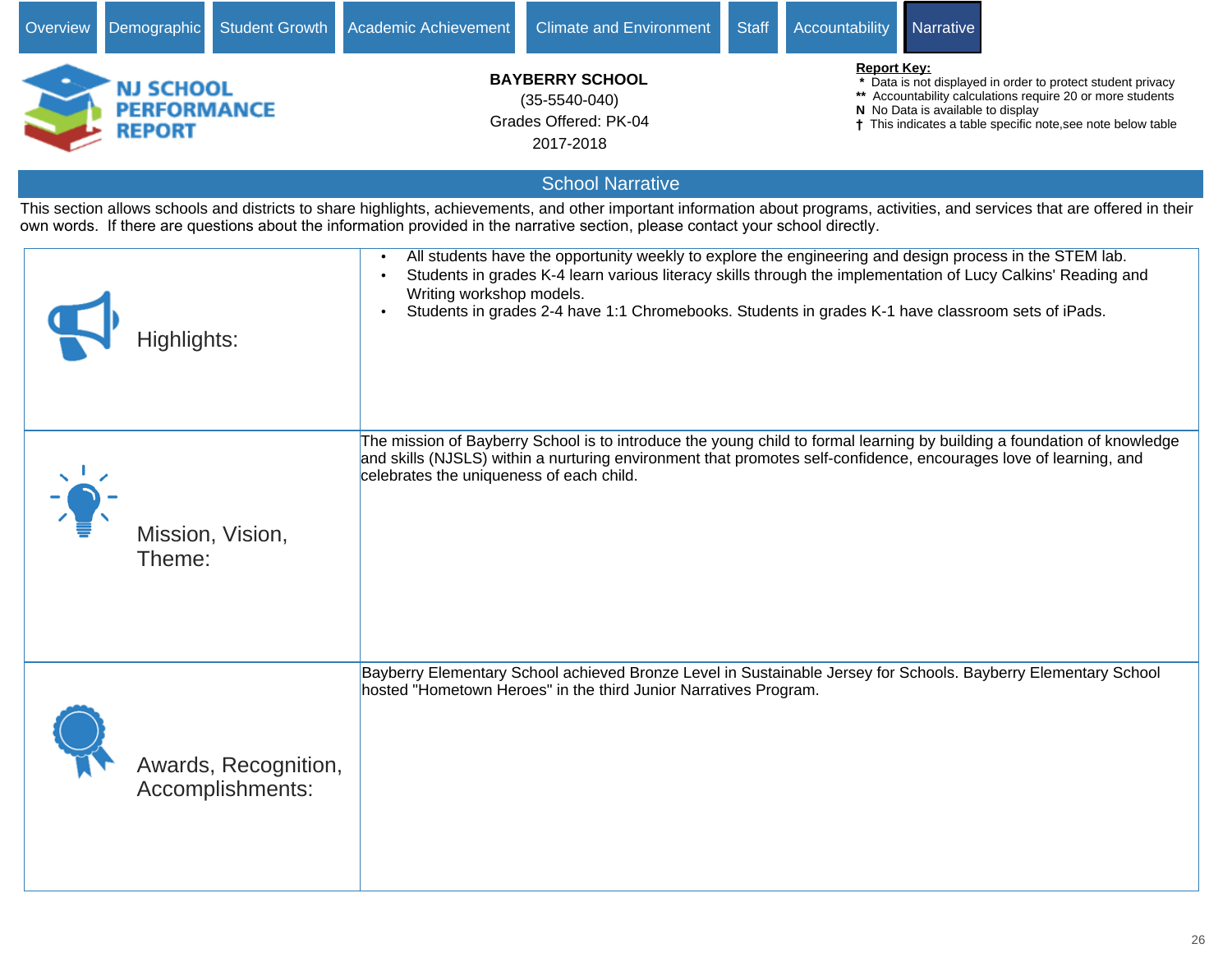| Overview | Student Growth<br>Demographic                           | Academic Achievement<br><b>Climate and Environment</b>                                                                          | <b>Staff</b><br><b>Accountability</b><br><b>Narrative</b>                                                                                                                                                                                                                                                                                                                                                                                                                                                                                                                                                        |
|----------|---------------------------------------------------------|---------------------------------------------------------------------------------------------------------------------------------|------------------------------------------------------------------------------------------------------------------------------------------------------------------------------------------------------------------------------------------------------------------------------------------------------------------------------------------------------------------------------------------------------------------------------------------------------------------------------------------------------------------------------------------------------------------------------------------------------------------|
|          | <b>NJ SCHOOL</b><br><b>PERFORMANCE</b><br><b>REPORT</b> | <b>BAYBERRY SCHOOL</b><br>$(35-5540-040)$<br>Grades Offered: PK-04<br>2017-2018                                                 | <b>Report Key:</b><br>Data is not displayed in order to protect student privacy<br>** Accountability calculations require 20 or more students<br>N No Data is available to display<br>† This indicates a table specific note, see note below table                                                                                                                                                                                                                                                                                                                                                               |
|          |                                                         | <b>School Narrative</b>                                                                                                         |                                                                                                                                                                                                                                                                                                                                                                                                                                                                                                                                                                                                                  |
|          |                                                         | own words. If there are questions about the information provided in the narrative section, please contact your school directly. | This section allows schools and districts to share highlights, achievements, and other important information about programs, activities, and services that are offered in their                                                                                                                                                                                                                                                                                                                                                                                                                                  |
|          | Courses, Curriculum,<br>Instruction:                    | basis.                                                                                                                          | Bayberry Elementary School utilizes Lucy Calkins' Reading and Writing workshop Model along with Fundations for<br>phonetic awareness. Everyday Math aligns to the New Jersey Student Learning Standards for mathematics. The science<br>curriculum is inquiry based, high interest and meets the New Jersey Student Learning Standards for science. Students'<br>individual needs are addressed through various services such as: Gifted and Talented, after-school clubs, literacy<br>support, and special education. All students attend art, music, STEM, physical education, and library classes on a weekly |
|          | <b>Clubs and Activities:</b>                            | Various after-school clubs such as arts & crafts, sports club, and computer class are offered to students.                      |                                                                                                                                                                                                                                                                                                                                                                                                                                                                                                                                                                                                                  |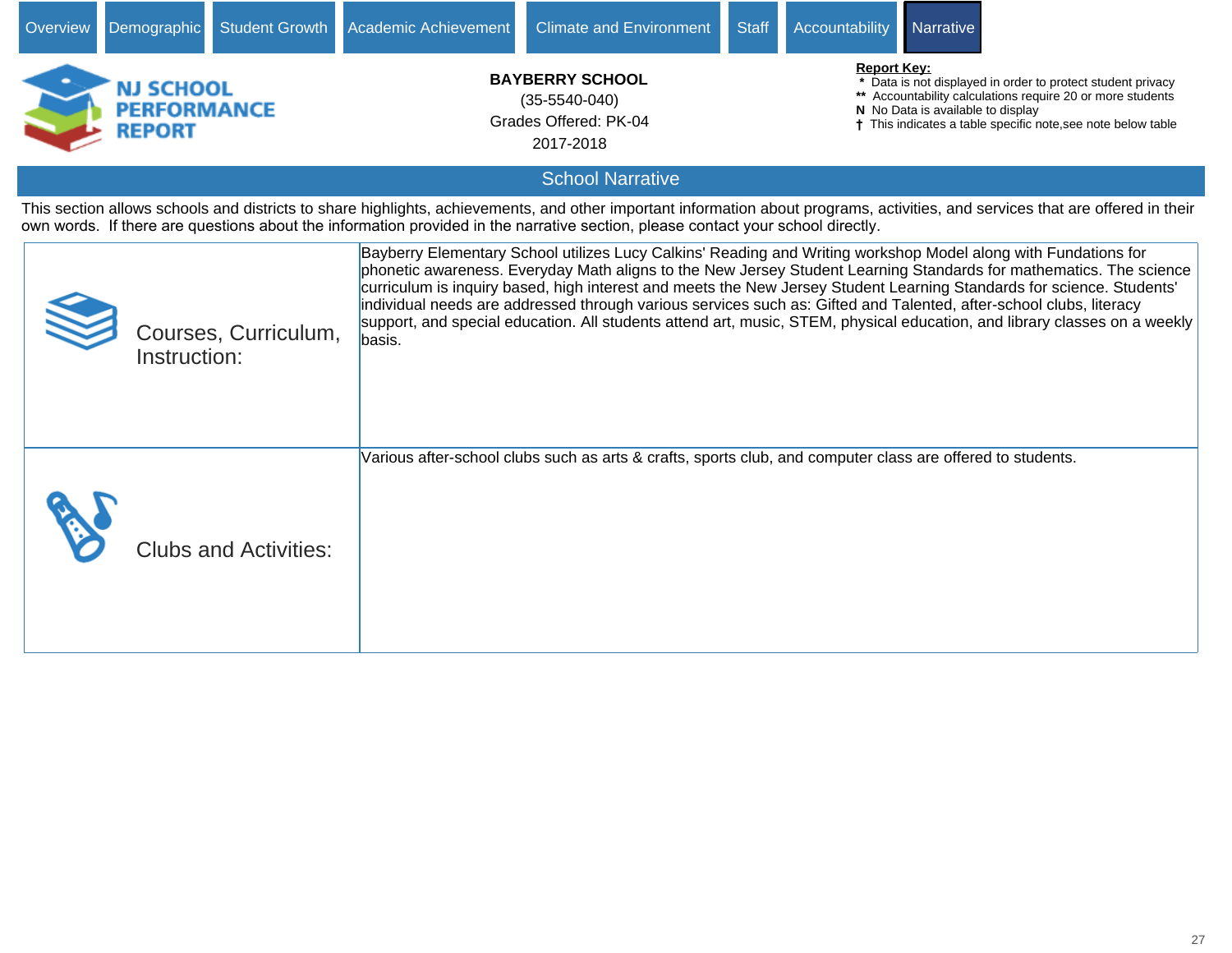| Overview                                                                                                                                                                                                                                                                                                           | Student Growth<br>Demographic                      | Academic Achievement                                                                                                                                                                                                                                                                                                                                                                                                                                                                                                                                                   | <b>Climate and Environment</b>                                                  | <b>Staff</b><br><b>Accountability</b> | Narrative                                                                                                                                                                                                                                                                                                                                                                         |  |  |  |  |  |  |  |  |
|--------------------------------------------------------------------------------------------------------------------------------------------------------------------------------------------------------------------------------------------------------------------------------------------------------------------|----------------------------------------------------|------------------------------------------------------------------------------------------------------------------------------------------------------------------------------------------------------------------------------------------------------------------------------------------------------------------------------------------------------------------------------------------------------------------------------------------------------------------------------------------------------------------------------------------------------------------------|---------------------------------------------------------------------------------|---------------------------------------|-----------------------------------------------------------------------------------------------------------------------------------------------------------------------------------------------------------------------------------------------------------------------------------------------------------------------------------------------------------------------------------|--|--|--|--|--|--|--|--|
|                                                                                                                                                                                                                                                                                                                    | NJ SCHOOL<br><b>PERFORMANCE</b><br><b>REPORT</b>   |                                                                                                                                                                                                                                                                                                                                                                                                                                                                                                                                                                        | <b>BAYBERRY SCHOOL</b><br>$(35-5540-040)$<br>Grades Offered: PK-04<br>2017-2018 | <b>Report Key:</b>                    | Data is not displayed in order to protect student privacy<br>** Accountability calculations require 20 or more students<br>N No Data is available to display<br><sup>†</sup> This indicates a table specific note, see note below table                                                                                                                                           |  |  |  |  |  |  |  |  |
| <b>School Narrative</b>                                                                                                                                                                                                                                                                                            |                                                    |                                                                                                                                                                                                                                                                                                                                                                                                                                                                                                                                                                        |                                                                                 |                                       |                                                                                                                                                                                                                                                                                                                                                                                   |  |  |  |  |  |  |  |  |
| This section allows schools and districts to share highlights, achievements, and other important information about programs, activities, and services that are offered in their<br>own words. If there are questions about the information provided in the narrative section, please contact your school directly. |                                                    |                                                                                                                                                                                                                                                                                                                                                                                                                                                                                                                                                                        |                                                                                 |                                       |                                                                                                                                                                                                                                                                                                                                                                                   |  |  |  |  |  |  |  |  |
|                                                                                                                                                                                                                                                                                                                    | <b>Before and After</b><br><b>School Programs:</b> |                                                                                                                                                                                                                                                                                                                                                                                                                                                                                                                                                                        | Bayberry Elementary School from Valley View Middle School.                      |                                       | Best Time, LLC, operates a before and after-school option for grades K-8. Morning care begins at 7:00 a.m. and bridges<br>the gap until 8:20 a.m. when regular parent drop off begins for all students. After-school care is available until 6:30 p.m.,<br>and offers a quiet area for homework, as well as many fun activities for students. Students in grades 5-8 are bused to |  |  |  |  |  |  |  |  |
|                                                                                                                                                                                                                                                                                                                    | Learning:                                          | Bayberry's outstanding teachers are a highly professional group of life long learners who constantly strive to improve the<br>art and craft of their teaching. All teachers are involved in Professional Learning Communities. The collaborative team is<br>the engine that drives the school. A teacher liaison at each grade level coordinates weekly grade level meetings. In-<br>service days are held during the school year to present models, exemplars, and strategies to enhance the curriculum and<br>teaching instruction.<br><b>Staff and Professional</b> |                                                                                 |                                       |                                                                                                                                                                                                                                                                                                                                                                                   |  |  |  |  |  |  |  |  |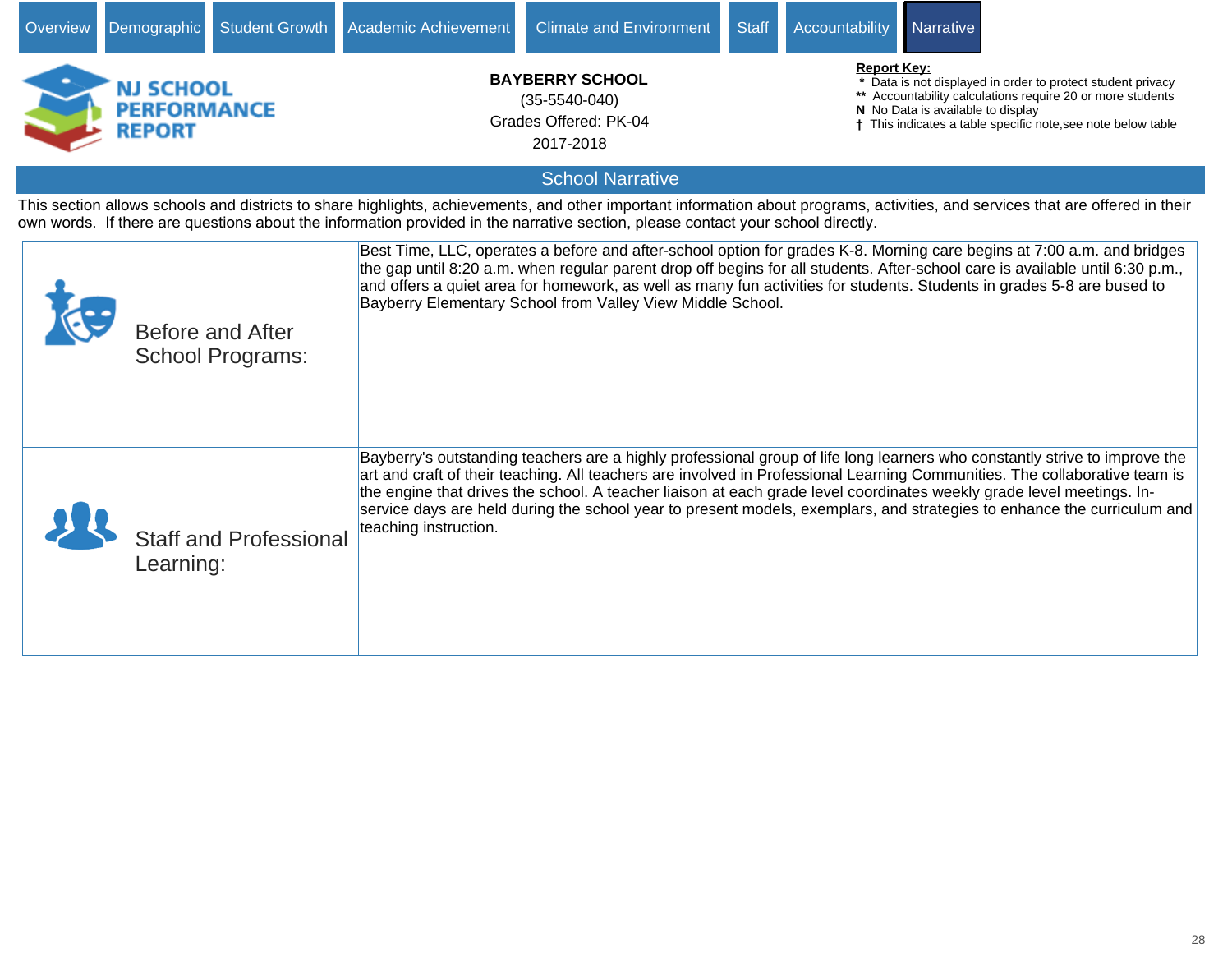| Overview                                                                                                                                                                                                   | Demographic                                             | <b>Student Growth</b>       | Academic Achievement                                                                | <b>Climate and Environment</b>                                                                                                                                                                                                                                                                                                                              | <b>Staff</b>                                                                                                                                                                                                                                         | Accountability | Narrative |                                                                                                                                                                                                                                                 |  |  |  |  |
|------------------------------------------------------------------------------------------------------------------------------------------------------------------------------------------------------------|---------------------------------------------------------|-----------------------------|-------------------------------------------------------------------------------------|-------------------------------------------------------------------------------------------------------------------------------------------------------------------------------------------------------------------------------------------------------------------------------------------------------------------------------------------------------------|------------------------------------------------------------------------------------------------------------------------------------------------------------------------------------------------------------------------------------------------------|----------------|-----------|-------------------------------------------------------------------------------------------------------------------------------------------------------------------------------------------------------------------------------------------------|--|--|--|--|
|                                                                                                                                                                                                            | <b>NJ SCHOOL</b><br><b>PERFORMANCE</b><br><b>REPORT</b> |                             | <b>BAYBERRY SCHOOL</b><br>$(35 - 5540 - 040)$<br>Grades Offered: PK-04<br>2017-2018 |                                                                                                                                                                                                                                                                                                                                                             | <b>Report Key:</b><br>* Data is not displayed in order to protect student privacy<br>** Accountability calculations require 20 or more students<br>N No Data is available to display<br>† This indicates a table specific note, see note below table |                |           |                                                                                                                                                                                                                                                 |  |  |  |  |
| <b>School Narrative</b><br>This section allows schools and districts to share highlights, achievements, and other important information about programs, activities, and services that are offered in their |                                                         |                             |                                                                                     |                                                                                                                                                                                                                                                                                                                                                             |                                                                                                                                                                                                                                                      |                |           |                                                                                                                                                                                                                                                 |  |  |  |  |
| own words. If there are questions about the information provided in the narrative section, please contact your school directly.                                                                            |                                                         |                             |                                                                                     |                                                                                                                                                                                                                                                                                                                                                             |                                                                                                                                                                                                                                                      |                |           |                                                                                                                                                                                                                                                 |  |  |  |  |
|                                                                                                                                                                                                            | Services:                                               | <b>Student Supports and</b> |                                                                                     | The Child Study Team consists of highly skilled professionals including a Social Worker, a School Psychologist, and a<br>Learning Disabilities Teacher-Consultant. A Speech and Language Specialist is a member of the team and evaluates<br>Therapy is available for eligible students. A Basic Skills Program provides support for at-risk students.      |                                                                                                                                                                                                                                                      |                |           | students in preschool - grade 4, when there is a concern in the area of language development. Occupational and Physical                                                                                                                         |  |  |  |  |
|                                                                                                                                                                                                            | Wellness:                                               | <b>Student Health and</b>   | flexibility.                                                                        | Bayberry Elementary School received a grant from Project Fit in the fall of 2015. This has been incorporated into the                                                                                                                                                                                                                                       |                                                                                                                                                                                                                                                      |                |           | Physical Education Program. A freestanding structure of seven work out areas are permanently installed outdoors on the<br>school grounds addressing upper body strength, lower body strength, abdominal strength, cardiovascular endurance, and |  |  |  |  |
|                                                                                                                                                                                                            | Involvement:                                            | Parent and Community        |                                                                                     | for Chromebooks, the creation of the new STEM lab, and individual grants to classroom teachers. The Watchung<br>Educational Foundation helps to fund additional programs and activities for the students and for the teachers. Grants<br>have been awarded for the Learner-Active, Technology Infused Classrooms, and for the science and STEM Initiatives. |                                                                                                                                                                                                                                                      |                |           | The active PTO is continually planning fundraisers and activities to support the educational program. They provided funds                                                                                                                       |  |  |  |  |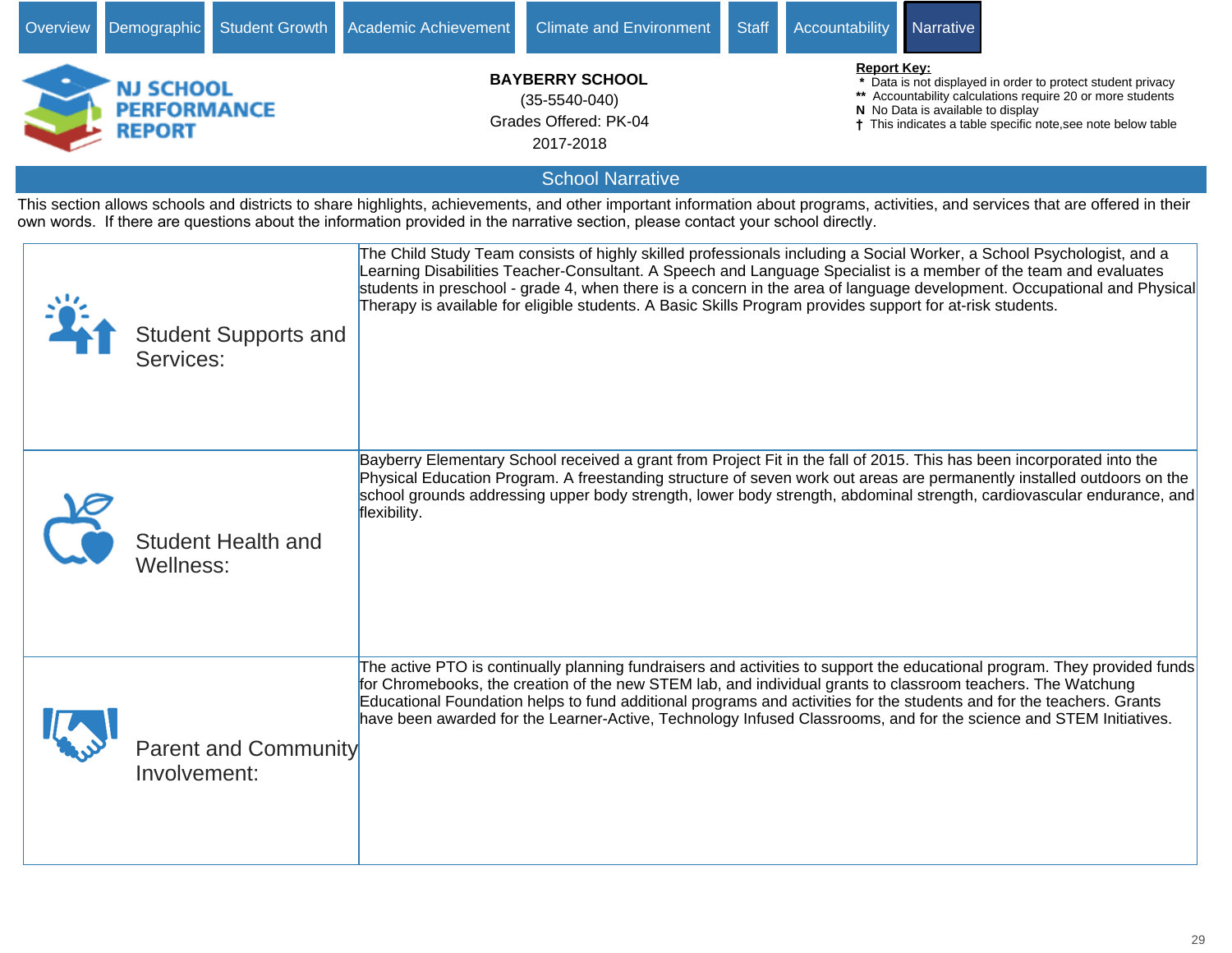![](_page_29_Picture_0.jpeg)